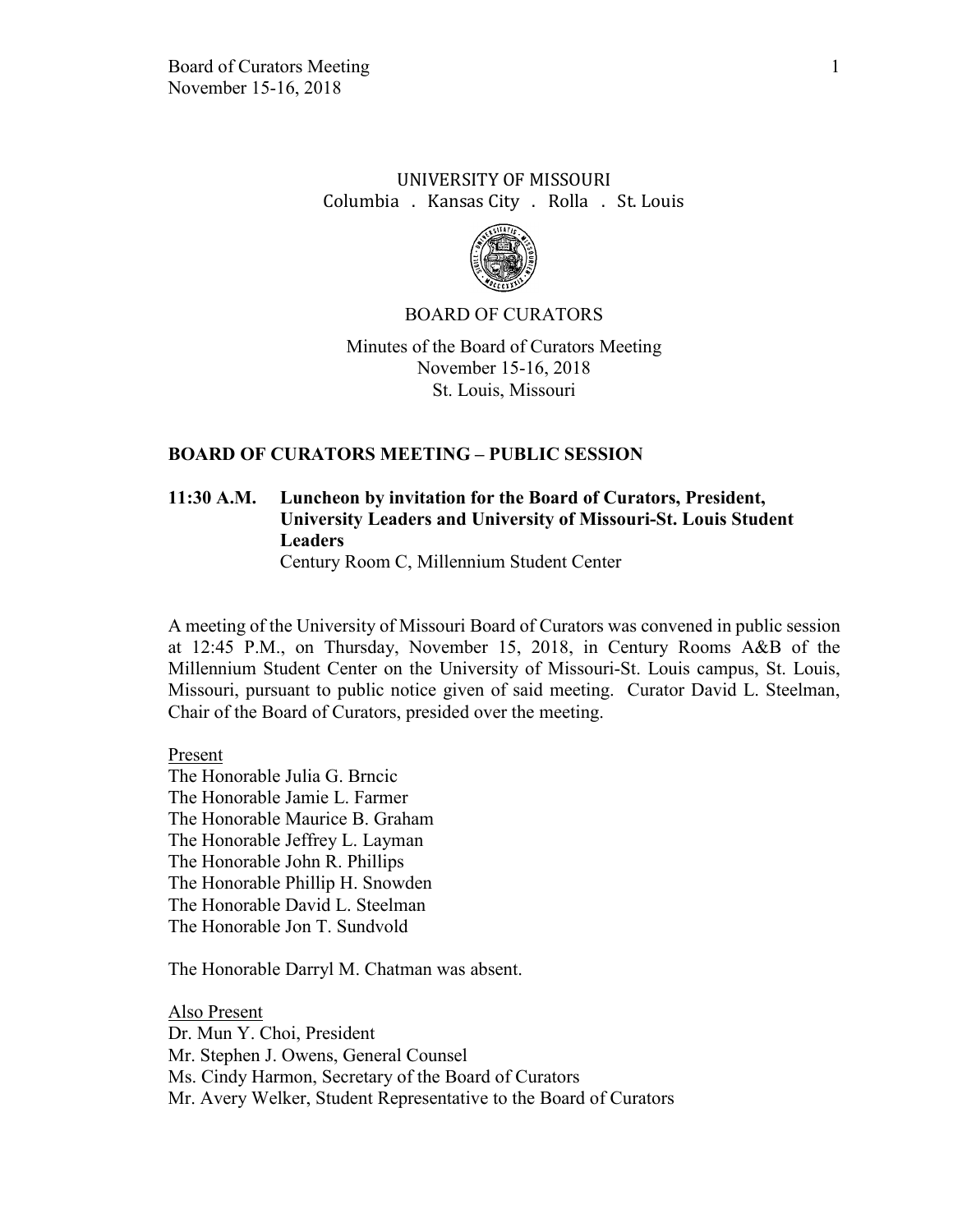Dr. C. Mauli Agrawal, Chancellor, University of Missouri – Kansas City Dr. Gary K. Allen, Vice President for Information Technology Dr. Alexander Cartwright, Chancellor for University of Missouri-Columbia Mr. Jonathan Curtright, Chief Executive Officer, MU Health Ms. Kamrhan Farwell, Chief Marketing and Communications Officer Ms. Marsha Fischer, Chief Human Resources Officer Dr. Thomas F. George, Chancellor for University of Missouri-St. Louis Dr. Steven W. Graham, Senior Associate Vice President for Academic Affairs Dr. Chris Maples, Interim Chancellor for Missouri University of Science and Technology Dr. Mark McIntosh, Vice President for Research and Economic Development Dr. Kevin G. McDonald, Chief Diversity Officer Ms. Michelle M. Piranio, Interim Chief Audit Executive Mr. Ryan D. Rapp, Vice President for Finance Dr. Marshall Stewart, Vice Chancellor, Extension and Engagement Ms. Christine Holt, Chief of Staff, UM System Mr. Christian Basi, Director of Media Relations Media representatives

#### **General Business**

#### Resolution for Executive Session of the Board of Curators Meeting

It was moved by Curator Phillips and seconded by Curator Sundvold, that there shall be an executive session with a closed record and closed vote of the Board of Curators meeting November 15-16, 2018 for consideration of:

- **Section 610.021(1), RSMo**, relating to matters identified in that provision, which include legal actions, causes of action or litigation, and confidential or privileged communications with counsel; and
- **Section 610.021(2), RSMo,** relating to matters identified in that provision, which include leasing, purchase, or sale of real estate; and
- **Section 610.021(3), RSMo**, relating to matters identified in that provision, which include hiring, firing, disciplining, or promoting of particular employees; and
- **Section 610.021(12), RSMo,** relating to matters identified in that provision, which include sealed bids and related documents and sealed proposals and related documents or documents related to a negotiated contract; and
- **Section 610.021 (13), RSMo**, relating to matters identified in that provision, which include individually identifiable personnel records, performance ratings, or records pertaining to employees or applicants for employment.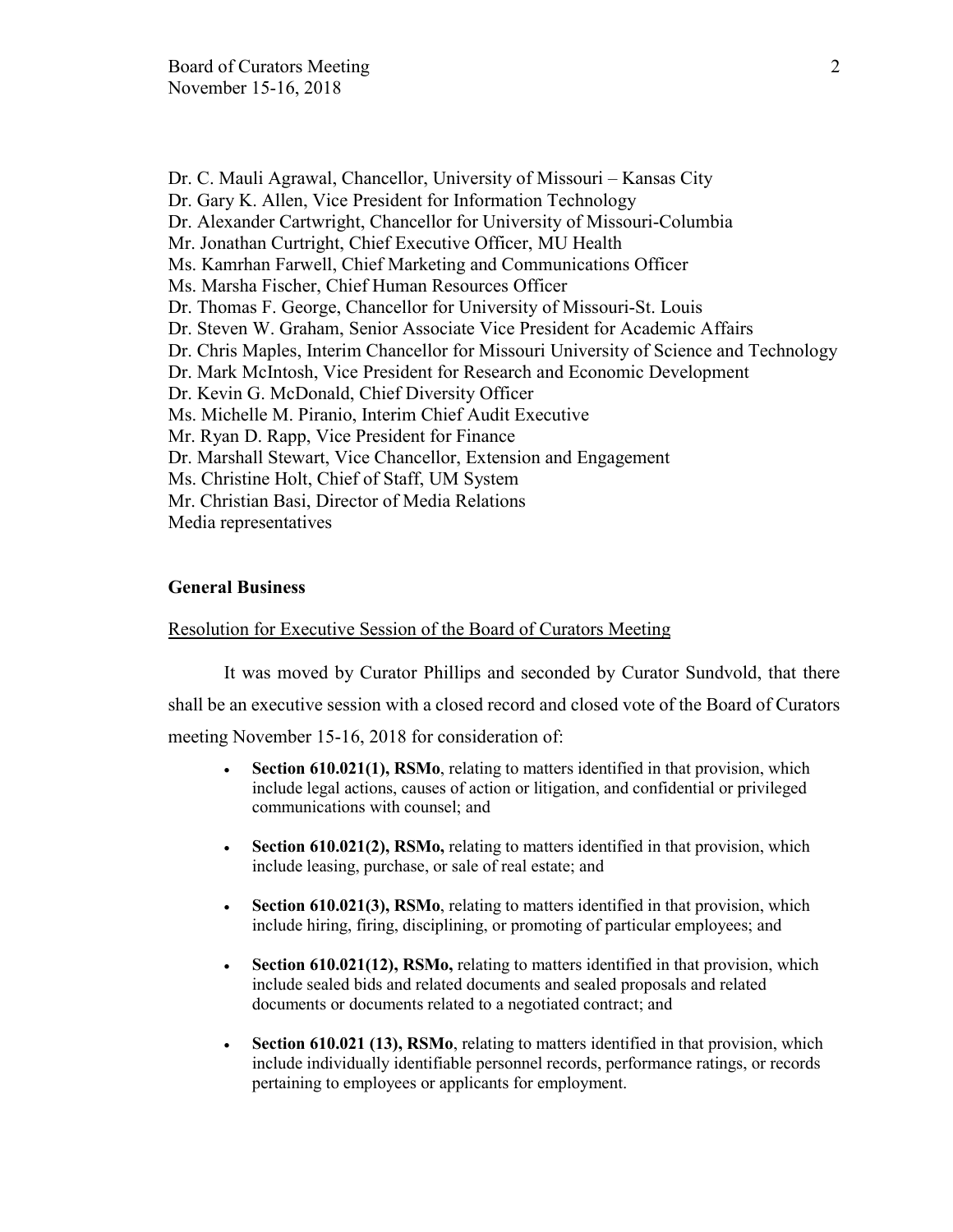Roll call vote of the Board:

Curator Brncic voted yes. Curator Chatman was absent. Curator Farmer voted yes. Curator Graham voted yes. Curator Layman voted yes. Curator Phillips voted yes. Curator Snowden voted yes. Curator Steelman voted yes. Curator Sundvold voted yes.

The motion carried.

#### **Compensation and Human Resources Committee**

The only matter of business at this time was a resolution for a closed session of the committee.

The public session of the Board of Curators meeting recessed at 12:47 PM on Thursday, November 15, 2018.

#### **Board of Curators Meeting – Executive Session**

A meeting of the University of Missouri Board of Curators was convened in executive session at 12:50 P.M., on Thursday, November 15, 2018, in Room 302 of the Millennium Student Center on the University of Missouri-St. Louis campus, St. Louis, Missouri, pursuant to public notice given of said meeting. Curator David L. Steelman, Chair of the Board of Curators, presided over the meeting.

Present The Honorable Julia G. Brncic The Honorable Jamie L. Farmer The Honorable Maurice B. Graham The Honorable Jeffrey L. Layman The Honorable John R. Phillips The Honorable Phillip H. Snowden The Honorable David L. Steelman The Honorable Jon T. Sundvold

The Honorable Darryl M. Chatman was absent.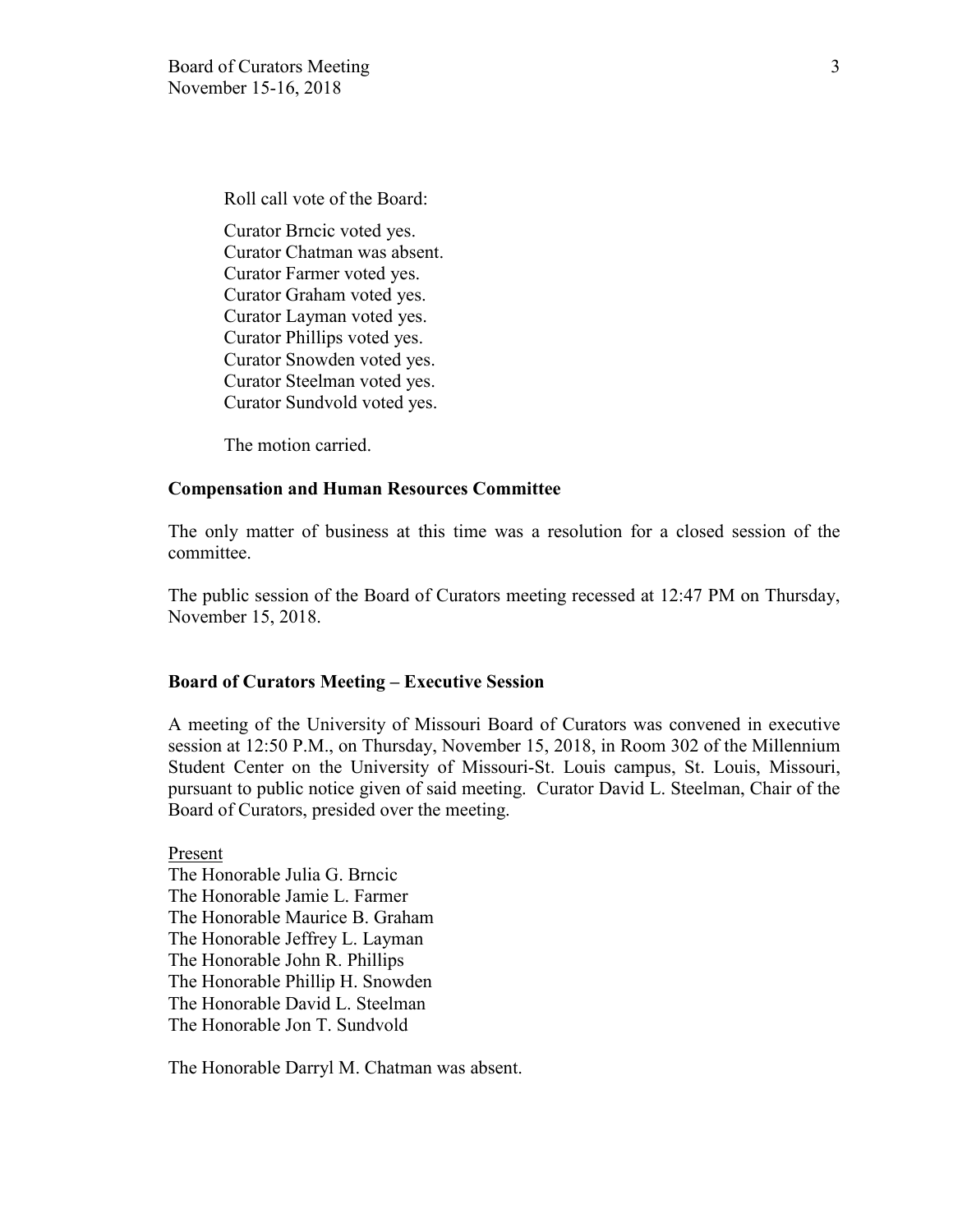Also Present Dr. Mun Y. Choi, President Mr. Stephen J. Owens, General Counsel Ms. Cindy Harmon, Secretary of the Board of Curators Mr. Avery Welker, Student Representative to the Board of Curators Mr. Ryan D. Rapp, Vice President for Finance Ms. Marsha Fischer, Associate Vice President for Human Resources Ms. Christine Holt, Chief of Staff, UM System

#### **Compensation and Human Resources Committee – Executive Session**

Report on Personnel and Legal Matters – presented by General Counsel Owens and Associate Vice President Fischer.

No action taken by the Board.

The executive session of the Board of Curators meeting recessed at 1:12 PM on Thursday, November 15, 2018.

#### **RECONVENED PUBLIC SESSION**

A meeting of the University of Missouri Board of Curators was reconvened in public session at 1:15 P.M., on Thursday, November 15, 2018, in the Century Rooms A&B of the Millennium Student Center on the University of Missouri – St. Louis campus, St. Louis, Missouri, pursuant to public notice given of said meeting. Curator David L. Steelman, Chair of the Board of Curators, presided over the meeting.

Present The Honorable Julia G. Brncic The Honorable Jamie L. Farmer The Honorable Maurice B. Graham The Honorable Jeffrey L. Layman The Honorable John R. Phillips The Honorable Phillip H. Snowden The Honorable David L. Steelman The Honorable Jon T. Sundvold

The Honorable Darryl M. Chatman was absent.

Also Present Dr. Mun Y. Choi, President Mr. Stephen J. Owens, General Counsel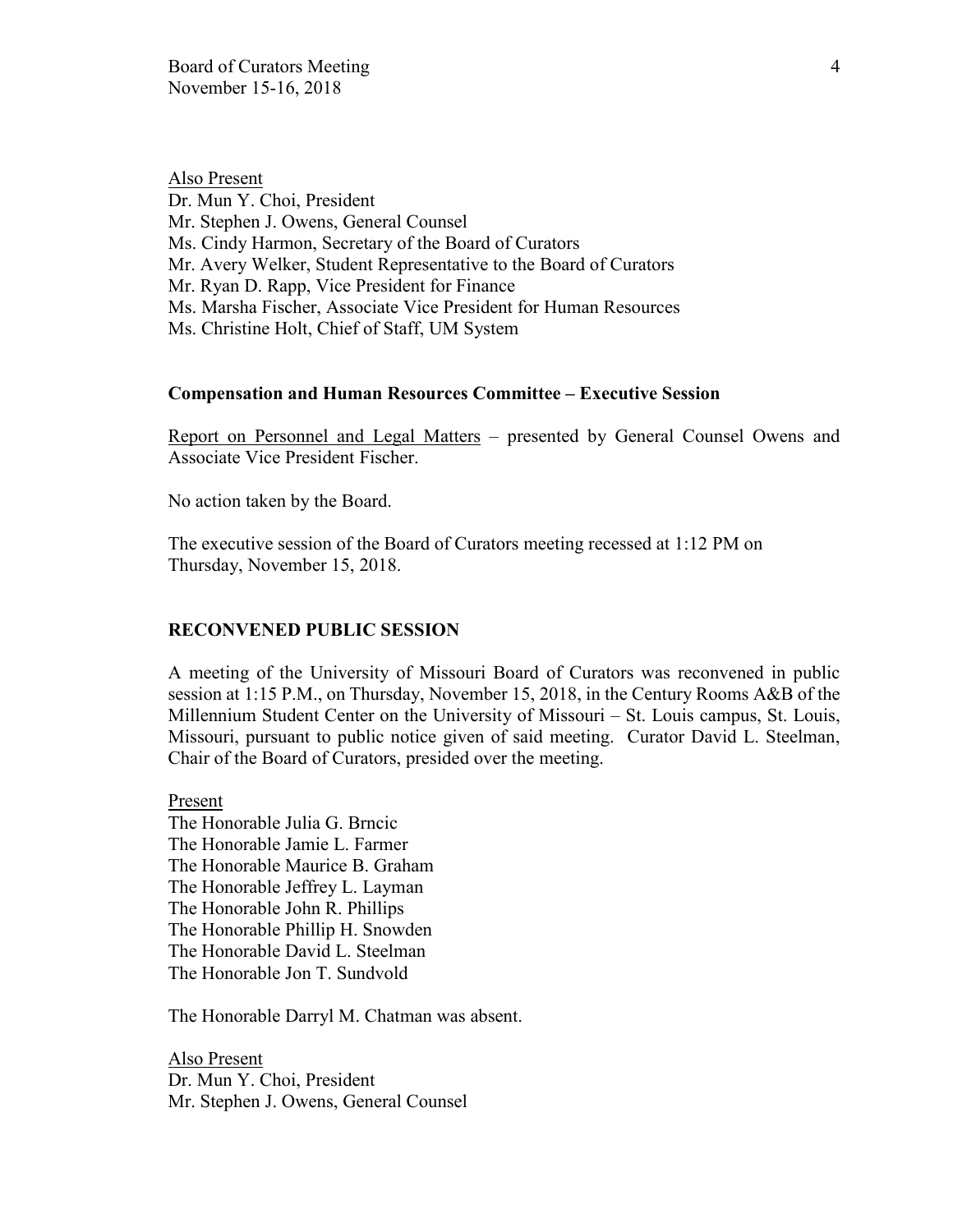Ms. Cindy Harmon, Secretary of the Board of Curators Mr. Avery Welker, Student Representative to the Board of Curators Dr. C. Mauli Agrawal, Chancellor, University of Missouri – Kansas City Dr. Gary K. Allen, Vice President for Information Technology Dr. Alexander Cartwright, Chancellor for University of Missouri-Columbia Mr. Jonathan Curtright, Chief Executive Officer, MU Health Ms. Kamrhan Farwell, Chief Marketing and Communications Officer Ms. Marsha Fischer, Chief Human Resources Officer Dr. Thomas F. George, Chancellor for University of Missouri-St. Louis Dr. Steven W. Graham, Senior Associate Vice President for Academic Affairs Dr. Chris Maples, Interim Chancellor for Missouri University of Science and Technology Dr. Mark McIntosh, Vice President for Research and Economic Development Dr. Kevin G. McDonald, Chief Diversity Officer Ms. Michelle M. Piranio, Interim Chief Audit Executive Mr. Ryan D. Rapp, Vice President for Finance Dr. Marshall Stewart, Vice Chancellor, Extension and Engagement Ms. Christine Holt, Chief of Staff, UM System Mr. Christian Basi, Director of Media Relations Media representatives

#### **General Business**

Student Representative to the Board of Curators Report – presented by Avery Welker

Review Consent Agenda – No discussion.

#### **Consent Agenda**

It was endorsed by President Choi, moved by Curator Phillips and seconded by

Curator Graham, that the following items be approved by consent agenda:

## **Consent Agenda**

- 1. Minutes, September 20-21, 2018 Board of Curators Meeting
- 2. Minutes, September 20-21, 2018 Board of Curators Committee Meetings
- 3. Spinal Cord Injuries and Congenital or Acquired Disease Processes Research Program Proposals
- 4. Amendment to Collected Rules and Regulations 140.012, Investment Policy for General Pool, UM
- 5. Naming Opportunity, Missouri S&T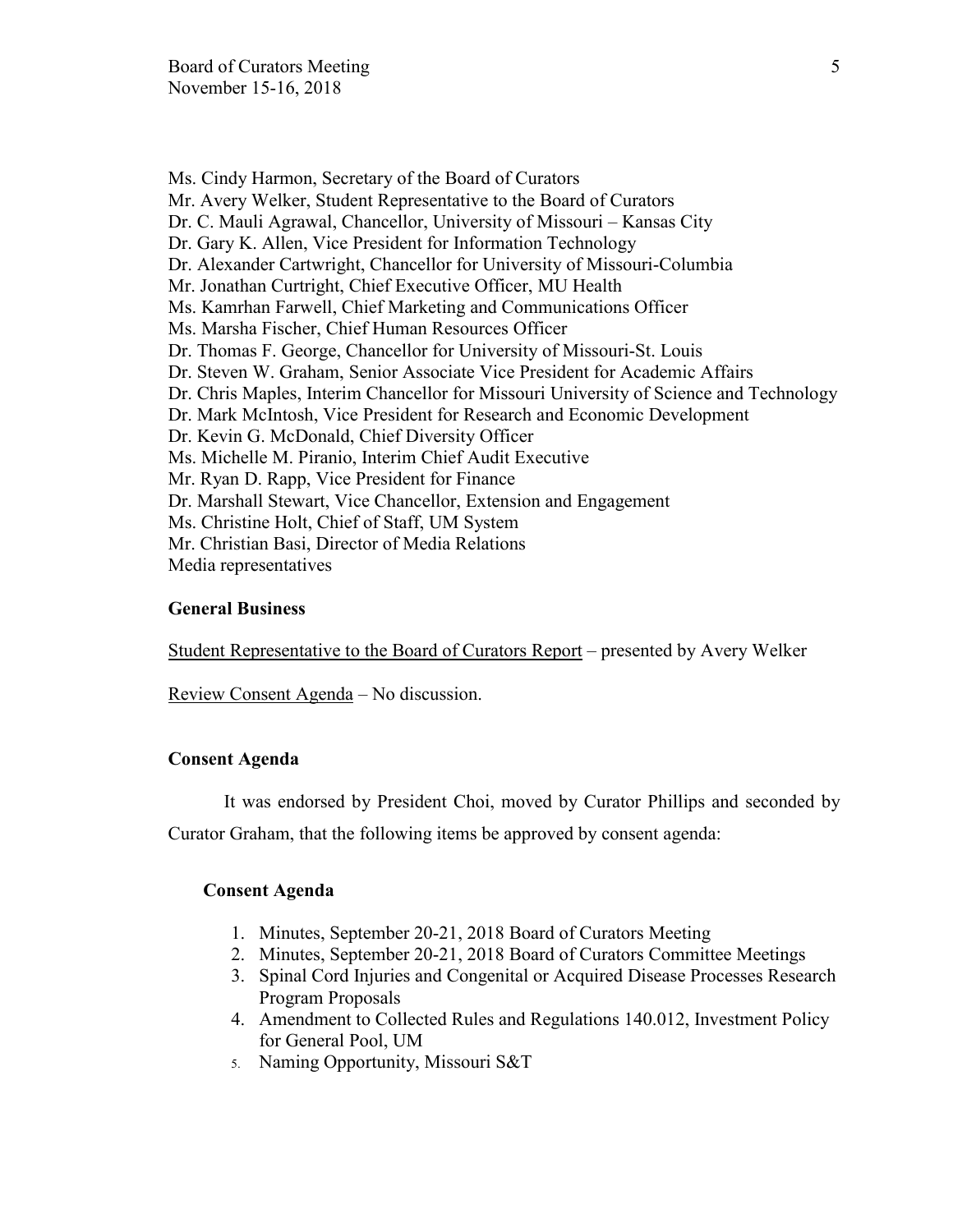- 1. Minutes, September 20-21, 2018 Board of Curators Meeting as provided to the curators for review and approval.
- 2. Minutes, September 20-21, 2018 Board of Curators Committee Meetings as provided to the curators for review and approval.
- 3. Spinal Cord Injuries and Congenital or Acquired Disease Processes Research Program Proposals –

that the research proposals approved by the Spinal Cord Injuries Research Program Advisory Board be approved as presented:

## PROPOSAL RECOMMENDED FOR FUNDING 2018

I. Development of a Novel Treatment for ALS

 Azad Bonni Professor Washington University

Total funding recommended \$250,000

II. Targeted gene therapy for spinal tumors

 David Curiel Professor Washington University

Total funding recommended \$250,000

III. Promoting Axonal Maintenance as Therapeutic Strategy in ALS

 Aaron DiAntonio Professor Washington University

Total funding recommended \$250,000

IV. An Innovative Approach to Constructing Personalized Voices Using Voice Conversation and Text-to-Speech Technologies

> Mili Kuruvilla-Dugdale and Yunxin Zhao Assistant Professor and Professor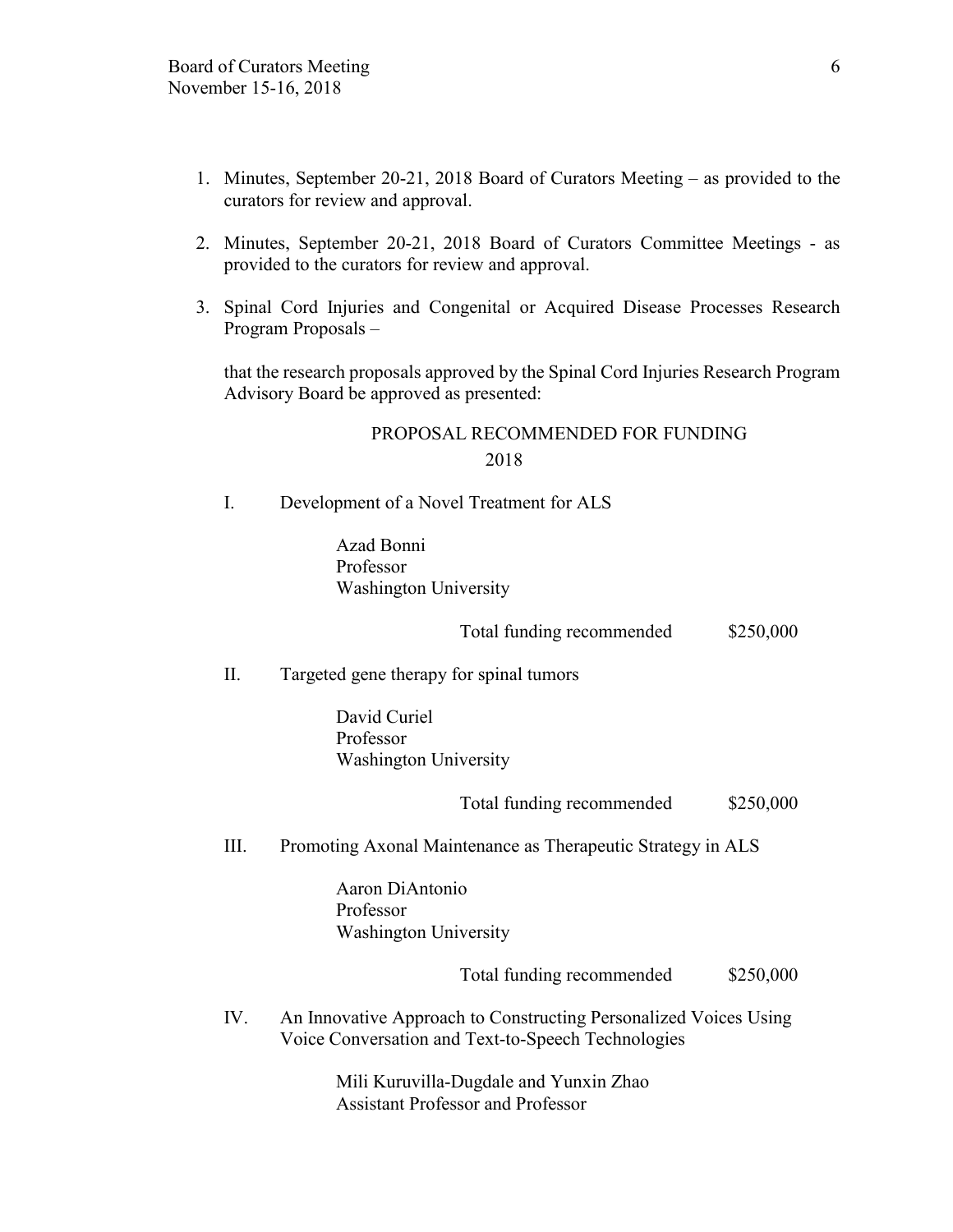#### University of Missouri-Columbia

Total funding recommended \$250,000

4. Amendment to Collected Rules and Regulations 140.012, Investment Policy for General Pool, UM –

Existing investment policy of Collected Rules and Regulations, Section 140.012 be amended, as noted in the attached documents:

## **Collected Rules and Regulations Chapter 140: Investments 140.012 Investment Policy for General Pool**

Bd. Min. 12-6-91; Amended Bd. Min. 12-9-93; Amended Bd. Min. 11-14-94; Amended Bd. Min. 12-13-96; Amended Bd. Min. 9-26-97; 1-21-98; Revised 2-01-00; Amended Bd. Min. 9-27-02; Amended Bd. Min. 11-22-02; Revised 1-5-04; Amended Bd. Min. 9-9-04; Amended Bd. Min. 1-26-07; Amended Bd. Min.2-6-09; Amended Bd. Min. 6-5-09; Amended Bd. Min.6-17-11; Revised in entirety, Bd. Min. 6-26-12. (Note: Board approval on 6-26-12 replaced previous rules 140.010, 140.011, 140.012 and 140.013 with new language and reissued new rules 140.010 through 140.016.) Amended Bd. Min. 1-31-13; Amended Bd. Min. 6-25-15; Amended Bd. Min. 10-1-15; Amended 10-7-16; Amended Bd. Min. 11-15-18.

- A. **Introduction** The General Pool represents the University's cash and reserves, both restricted and unrestricted, including, but not limited to, operating funds, auxiliary funds, service operations funds, self-insurance funds, debt service funds, and plant funds.
- B. **Responsibilities and Authorities** See CRR 140.010, "*Policy for Management and Oversight of Selected University Investment Pools*"
- C. **Investment Objectives** The General Pool shall be managed in a way that both recognizes and balances the underlying needs of the pool, including, but not limited to, accommodation of University cash flow cyclicality, satisfaction of various ongoing liquidity needs, maximization of risk-adjusted investment returns, diversification and preservation of capital.
- D. **Authorized Investments** The General Pool shall be invested as follows:

| <b>Investment Portfolios</b> |      |                  |
|------------------------------|------|------------------|
| Liquidity                    | Core | <b>Strategic</b> |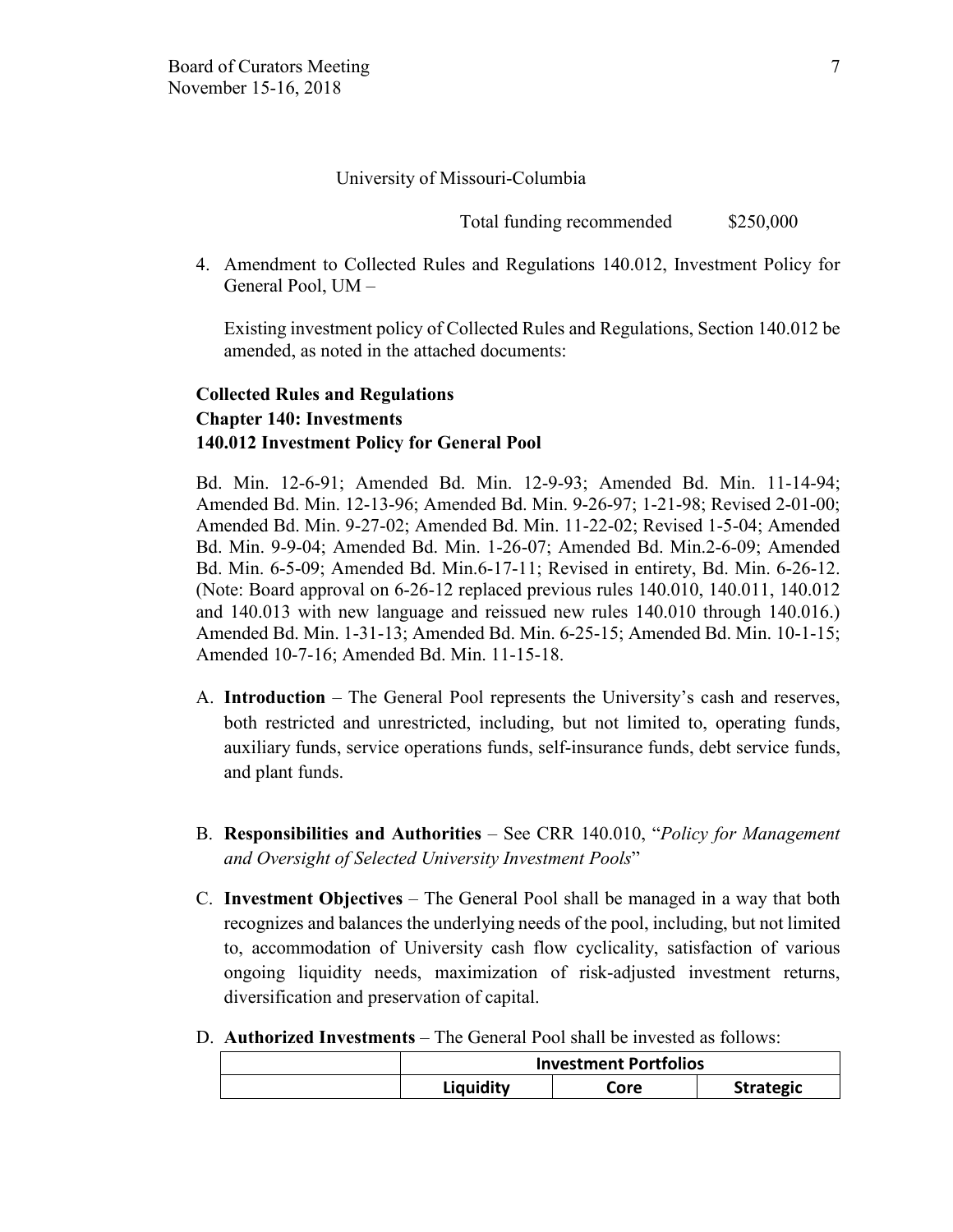| Management                  | Internal/External | External | External     |
|-----------------------------|-------------------|----------|--------------|
| <b>Minimum Allocation</b>   | 20%               | 0%       | 0%           |
| <b>Maximum Allocation</b>   | 100%              | 60%      | 35%          |
| Liquidity Objective         | High              | Moderate | Moderate/Low |
| <b>Volatility Tolerance</b> | Low               | Moderate | High         |
| <b>Return Expectation</b>   | Low               | Moderate | High         |

## 1. **Liquidity Portfolio**

The Liquidity portfolio is expected to have very low volatility and low (cashlike) returns. It is the primary source of liquidity for the University's operating cash flow needs, constructed utilizing securities and investment vehicles that primarily have same day liquidity with minimal day-to-day price fluctuations. Exposures will be obtained by investing in the following:

- a. Bank deposits covered by FDIC insurance or otherwise collateralized by U.S. Government and U.S. Government Agency securities.
- b. Money market funds which are SEC 2a-7 compliant and have received the highest possible rating by at least two Nationally Recognized Statistical Rating Organizations.
- c. Commercial Paper which has received a rating of at least A1 / P1 / F1 by two of the Nationally Recognized Statistical Rating Organizations
- d. Repurchase Agreements collateralized by the U.S. Government and U.S. Government Agency securities.
- e. Yield Enhancement Strategies that seek returns higher than, or comparable to, traditional cash investments, while diversifying the risk inherent in traditional cash investments. To implement these strategies, liquid noncash-like securities are often purchased in conjunction with a hedge instrument that substantially hedges away the non-cash-like attributes of the securities. Securities that may be part of such transactions include: U.S. Treasury securities, sovereign bonds issued by G10 countries, and other fixed income securities. To hedge away the non-cash like attributes, the following instruments may be used: futures contracts, asset/interest rate swaps, currency forwards, securities lending agreements, and repurchase agreements.
- f. Other short-term investment vehicles of similar quality, with an average duration of one year or less.
- g. U.S. Treasury securities, U.S. Government Agency securities and U.S. Government guaranteed securities, including but not limited to: all direct obligations of the U.S. Government, Federal Farm Credit Banks, Federal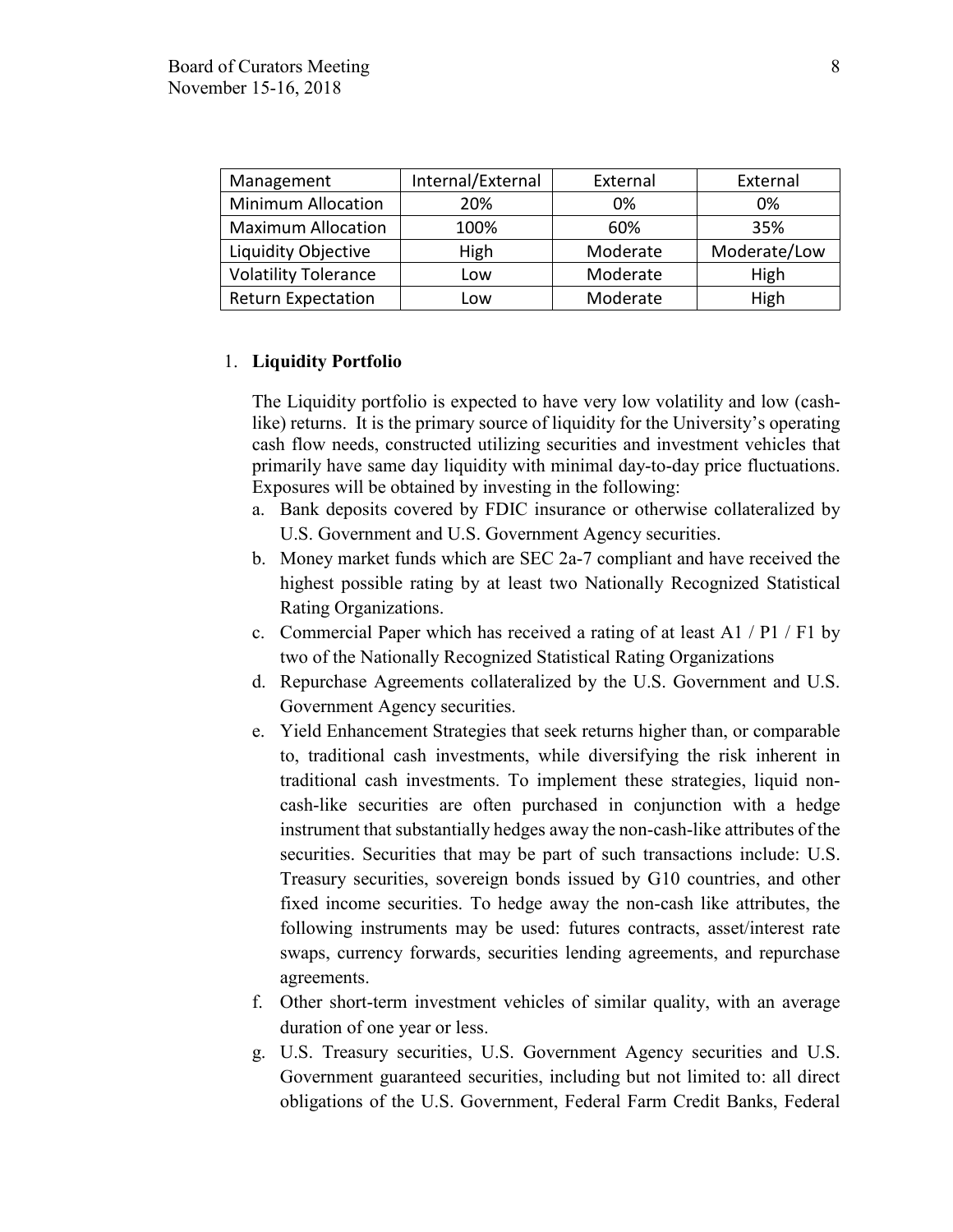Home Loan Banks, Federal National Mortgage Association, and Federal Home Loan Mortgage Corporation.

#### 2. **Core Portfolio**

The Core portfolio is expected to have moderate volatility with moderate returns, invested primarily in public and private debt securities and related investment vehicles. It will serve as a secondary source of liquidity, built utilizing excess operating funds not expected to be needed for purposes of funding the operational needs of the University under normal circumstances. This portfolio will be expected to generate higher returns than the Liquidity portfolio through the use of some combination of credit risk, interest rate risk, illiquidity risk and idiosyncratic (active) risk.

a. Public Debt

Specific types of debt include, but are not limited to, sovereign, corporate, inflation-linked, high yield, emerging market, commercial mortgagebacked securities, and residential mortgage-backed securities.

Exposure will be obtained primarily through physical securities, however, from time to time derivative instruments commonly accepted by other institutional investors such as futures, swaps, options, forward contracts, and reverse repurchase agreements may be utilized.

Legal account structures will primarily be in the form of separately managed accounts and institutional commingled funds, however, from time to time limited partnership agreements or other similar forms may also be utilized.

b. Private Debt

Specific types of strategies include, but are not limited to, distressed debt funds, distressed for control funds, whole loans and pools, levered loans and pools, and mortgage servicing rights.

Legal account structures will primarily be in the form of limited partnership agreements with average tenure of 5-12 years.

#### 3. **Strategic Portfolio**

The Strategic portfolio will be built utilizing excess operating funds that should not be needed for liquidity purposes. As compared to the Core portfolio, the Strategic portfolio will have higher return expectations and a higher level of expected volatility. These are truly long-term funds and should be thought of similarly to retirement and endowment funds.

a. Risk Balanced

It is expected that this portfolio will be meaningfully balanced across traditional risk factors including equities, real interest rates, inflation (both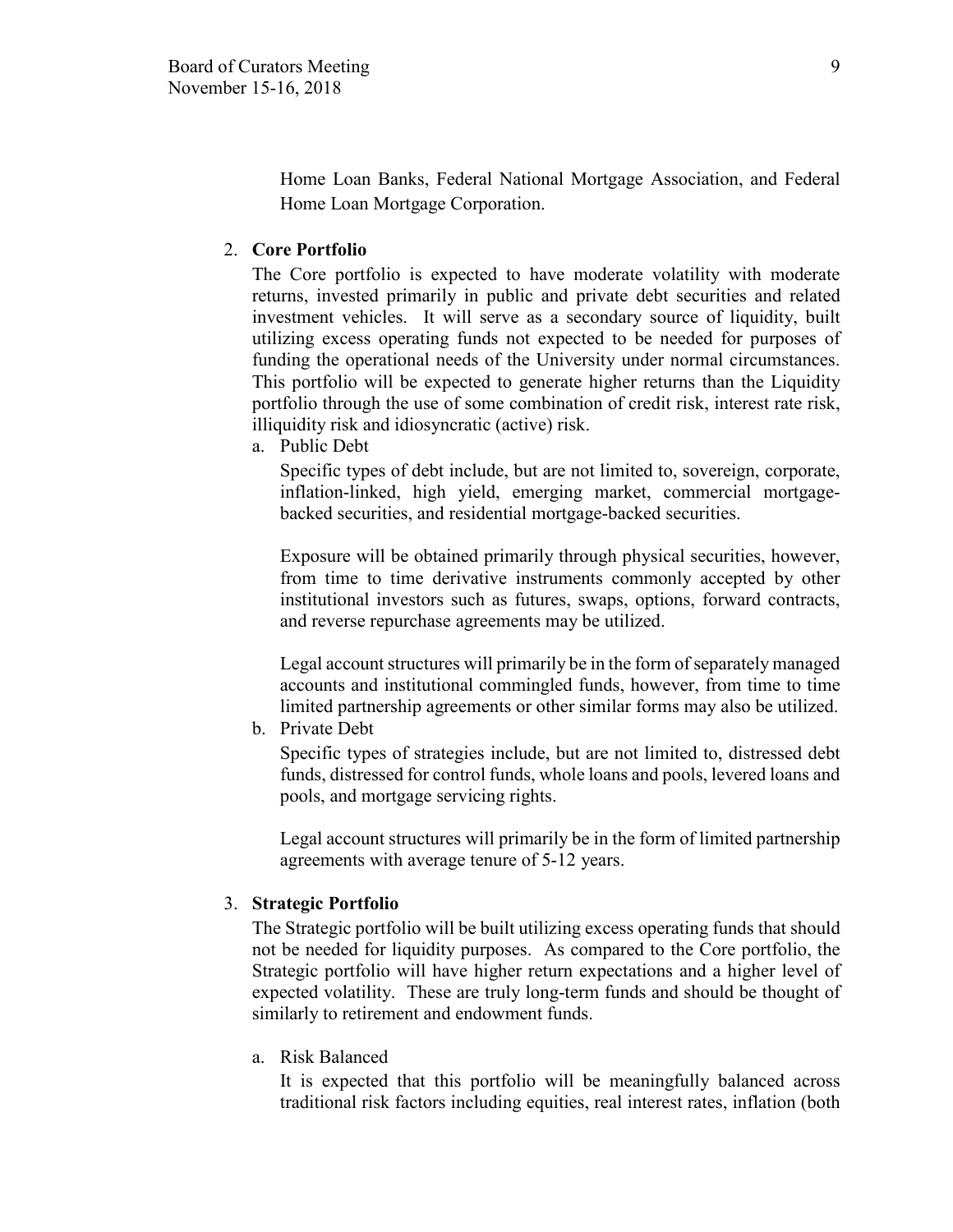actual and expected), commodities and credit. Additionally, non-traditional risk factors including value, momentum, carry, defensive and trend may be included. It is also expected that idiosyncratic (active) risk will be taken in this portfolio from time to time.

Exposure will be obtained through physical securities and/or conventional derivative instruments commonly accepted by other institutional investors such as, futures, swaps, options, forward contracts and reverse repurchase agreements.

Legal account structures will primarily be in the form of separately managed accounts, institutional commingled funds and limited partnership agreements.

b. Venture Capital

Investments shall be consistent with the University's mission to foster innovation in support of economic development. Maximum allocation shall be \$5 million.

Investments require unanimous approval by the Vice President for Finance and Administration, the Chief Investment Officer, and the Vice President for Research and Economic Development in consultation with the President.

Utilization of external managers shall be consistent with the guidelines established in CRR 140.011, "*Policy for Investment Manager Selection, Monitoring and Retention.*"

## E. **Risk Management**

- 1. The Chief Investment Officer shall establish and implement procedures to:
	- a. Regularly monitor and forecast the University's cash flows.
	- b. Maintain minimum daily liquidity (securities or investment vehicles which can be liquidated on a same-day basis) equal to 30 days operating cash outflows for the University.
	- c. Maintain minimum weekly liquidity (securities or investment vehicles which can be liquidated within 5 business days) equal to 60 days operating cash outflows for the University.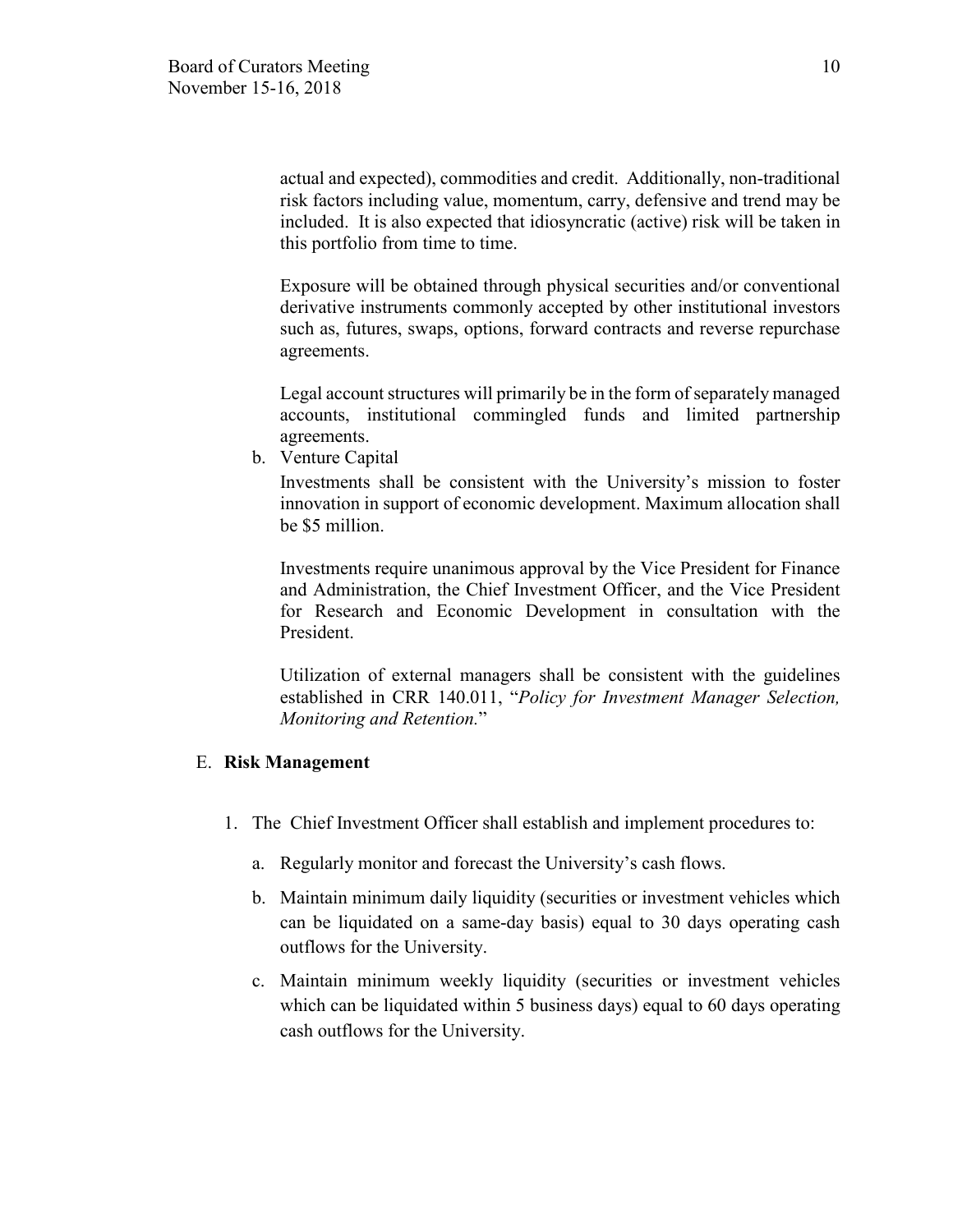- d. As applicable, maintain overall liquidity sufficient to satisfy credit rating agency guidelines for any self-liquidity needs of the University's debt portfolio.
- e. Maintain a contingency funding plan to address unanticipated market / liquidity events, with the objective of having ready access to cash to meet the University's operating cash flow needs at all times.
- f. Maintain appropriate reserves within the General Pool to mitigate drawdown risk, allowing the University to better manage through periods of market volatility.
- F. **Excluded Instruments –** The General Pool shall not be deemed to include, and the limitations contained herein shall not be deemed applicable to, any program-related funds, instruments, and assets not held primarily for investment such as interests governed by CRR 70.070, "*Entrepreneurial Activity*."
- 5. Naming Opportunity, Missouri S&T -

that Advanced Construction and Materials Laboratory be named the Clayco Advanced Construction and Materials Laboratory in recognition of the gift from Clayco, Inc.

The motion carried unanimously (8-0) by voice vote with no abstentions. Board of Curators standing committee meetings were convened at 1:30 P.M. and recessed at 4:05 P.M. on Thursday, November 15, 2018. Committee actions were presented to the full Board for action following each Committee vote.

## **Academic, Student Affairs and Research and Economic Development Committee**

Curator Snowden provided time for discussion of committee business.

Board Engagement with Intercampus Faculty Council Annual Report – presented by Curator Snowden

Curator Snowden presented a brief update of the Intercampus Faculty Council (IFC) meetings that he and Curators Chatman and Sundvold attended in accordance with the Board engagement process.

New Online Strategy Discussions – presented by Senior Associate Vice President Graham and Mr. Haven Ladd with EY Parthenon (slides on file for this information item)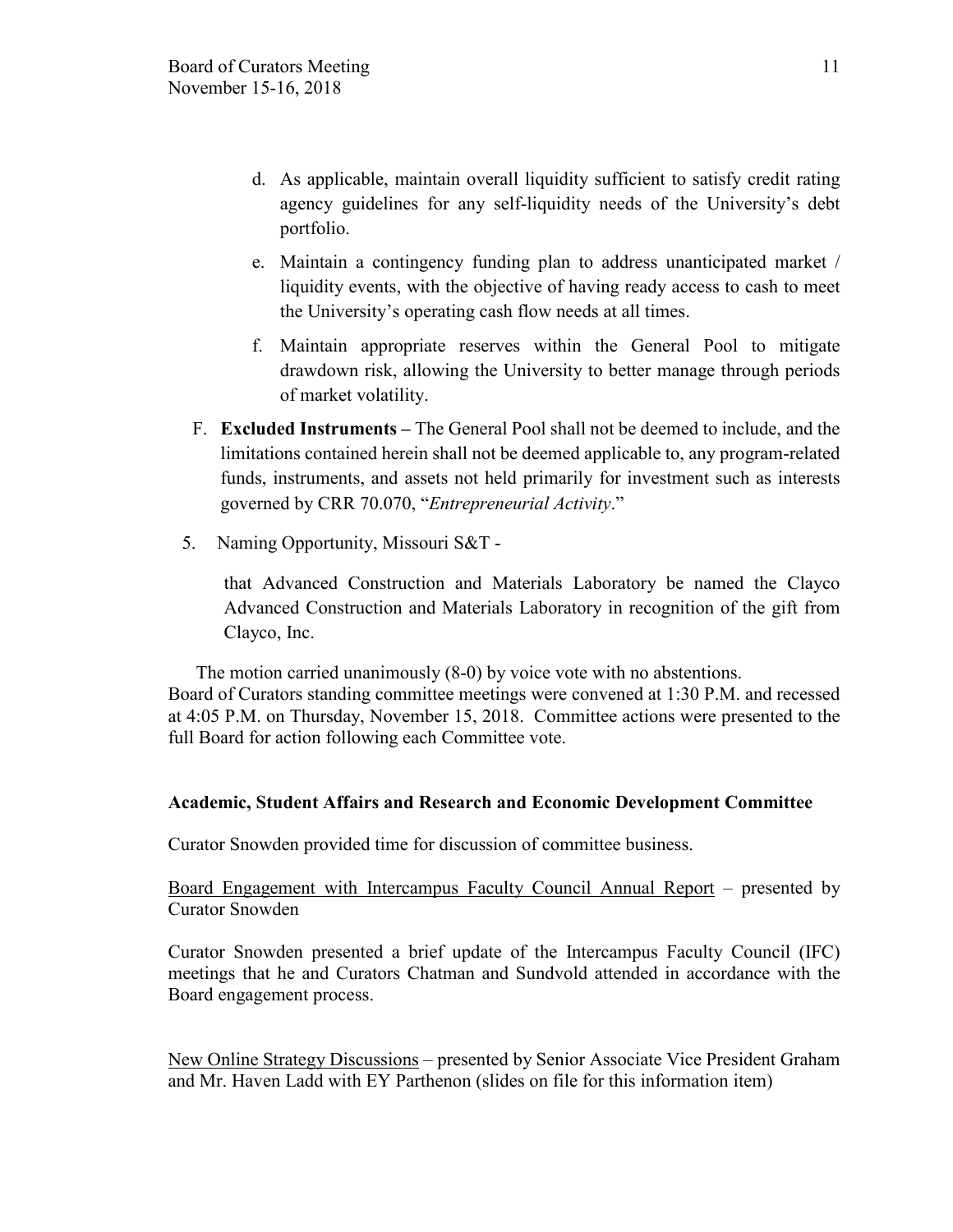New Degree Program, Bachelors of Science, Computing Technology, UMSL – presented by Senior Associate Vice President Graham and Dr. Teel (information on file)

It was recommended by Sr. Associate Vice President Steve Graham, endorsed by President Mun Choi, recommended by the Academic, Student Affairs, & RED Committee, moved by Curator Snowden, seconded by Curator Phillips, that the following action be approved:

that the University of Missouri, Columbia be authorized to submit the attached proposal for a BS Computing Technology (and as on file with the minutes of this meeting) to the Coordinating Board for Higher Education for approval.

The motion carried unanimously (8-0) by voice vote with no abstentions.

#### **Reconvened Compensation and Human Resources Committee**

Curator Phillips provided time for discussion of committee business.

Proposed New Retirement Plan for Future Employees – presented by Chief Human Resources Officer Fischer (slides and information on file for this information item)

## **Finance Committee**

Curator Brncic provided time for discussion of committee business.

Project Approval – Women's & Children's Hospital – Exterior Building Envelop Replacement, MU – presented by Vice President Rapp (information on file)

It was recommended by Chancellor Cartwright, endorsed by President Choi, recommended by the Finance Committee, moved by Curator Brncic and seconded by Curator Graham, that the following action be approved:

the project approval for the Women's and Children's Hospital – Exterior Building Envelope Replacement, MU

| Funding of the project budget is from: |              |
|----------------------------------------|--------------|
| <b>MU Health Care Reserves</b>         | \$26,000,000 |
| Total Funding                          | \$26,000,000 |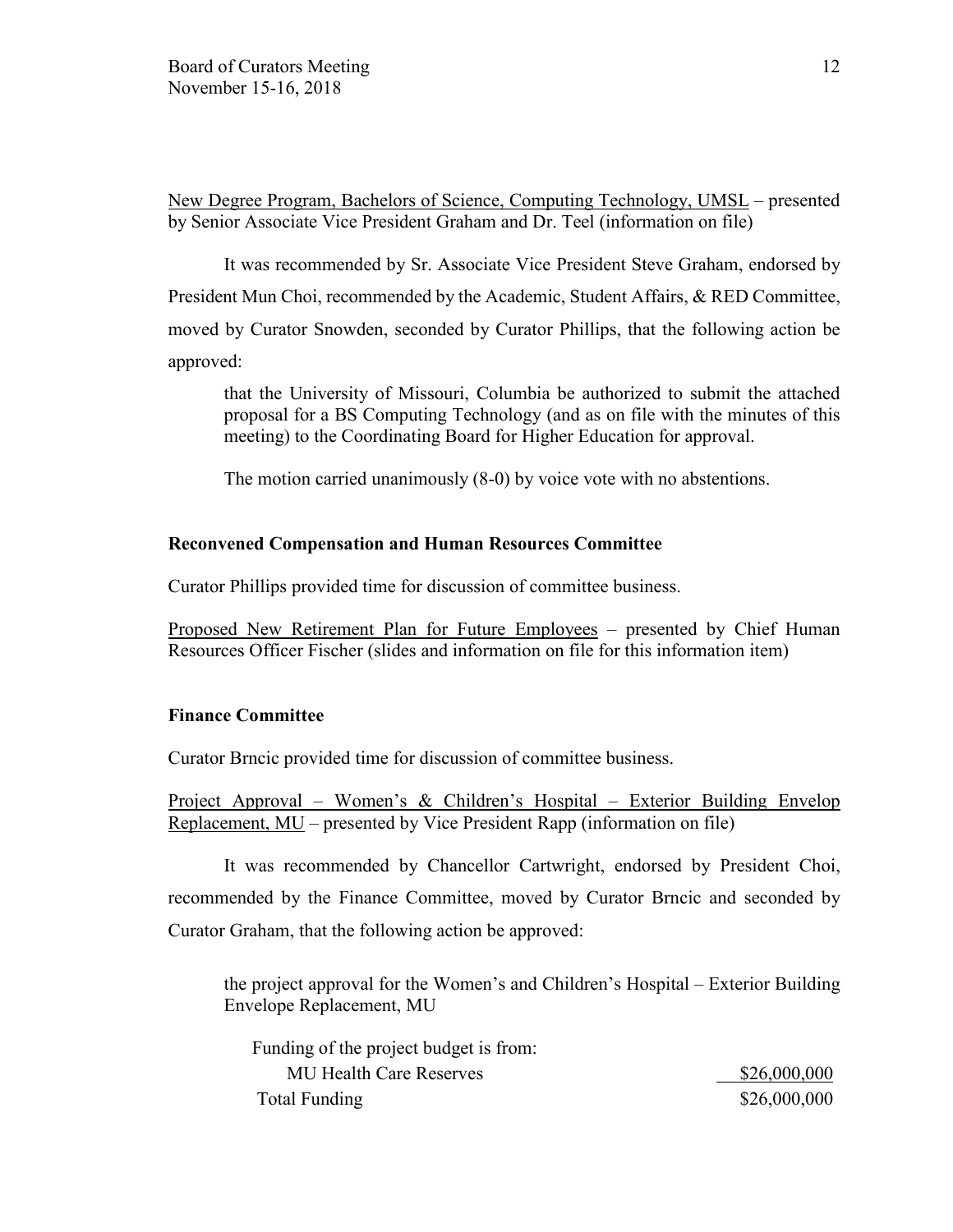The motion carried unanimously (8-0) by voice vote with no abstentions.

Amendment to Collected Rules and Regulations Section 80.010 Procurement, UM – presented by Vice President Rapp (slides and information on file)

It was recommended by Vice President Rapp, endorsed by President Choi, recommended by Finance Committee, moved by Curator Brncic and seconded by Curator Sundvold, that the following action be approved:

> that the Collected Rules and Regulations Section 80.010 Purchasing be modified to allow other public entities to access University contracts, to clarify advertising processes, and to extend preference to Missouri based suppliers.

## **Collected Rules and Regulations Business Management Chapter 80: Purchasing**

## **80.010 Procurement**

Bd. Min. 6-29-79; 6-15-56, p. 9,439-9,441; Ex. Min. 2-18-70, p. 2,384; Bd. Min. 10-31- 86; Bd. Min. 5-5-89, 5-6-93; Amended Bd. Min. 12-15-95; Bd. Min. 9-27-01; Bd. Min. 3- 22-02; Bd. Min. 4-1-04, Bd. Min 6-14-13, Bd. Min. 4-10-14; Bd. Min. 11-15-18.

- A. The President shall have the authority to purchase supplies, equipment, and services in conformance with these Collected Rules and Regulations.
- B. The President shall also be authorized to:
	- 1. Participate in cooperative purchasing arrangements with any public entity or group, and execute purchase contracts for the University under these arrangements, provided the procurement methods and procedures of such entity or group are consistent with University policies. Expand University's Cooperative Purchasing program allowing other public entities, affiliates, owned subsidiaries, and higher education institutions to access University awarded agreements.
	- 2. Reject bids, reissue bids, or to purchase items or services, on the open market if they can be purchased at a better price than bid.
	- 3. Contract with other schools and colleges and with outside agencies for educational and training programs and for the use of facilities and instructors for regular University or extension courses.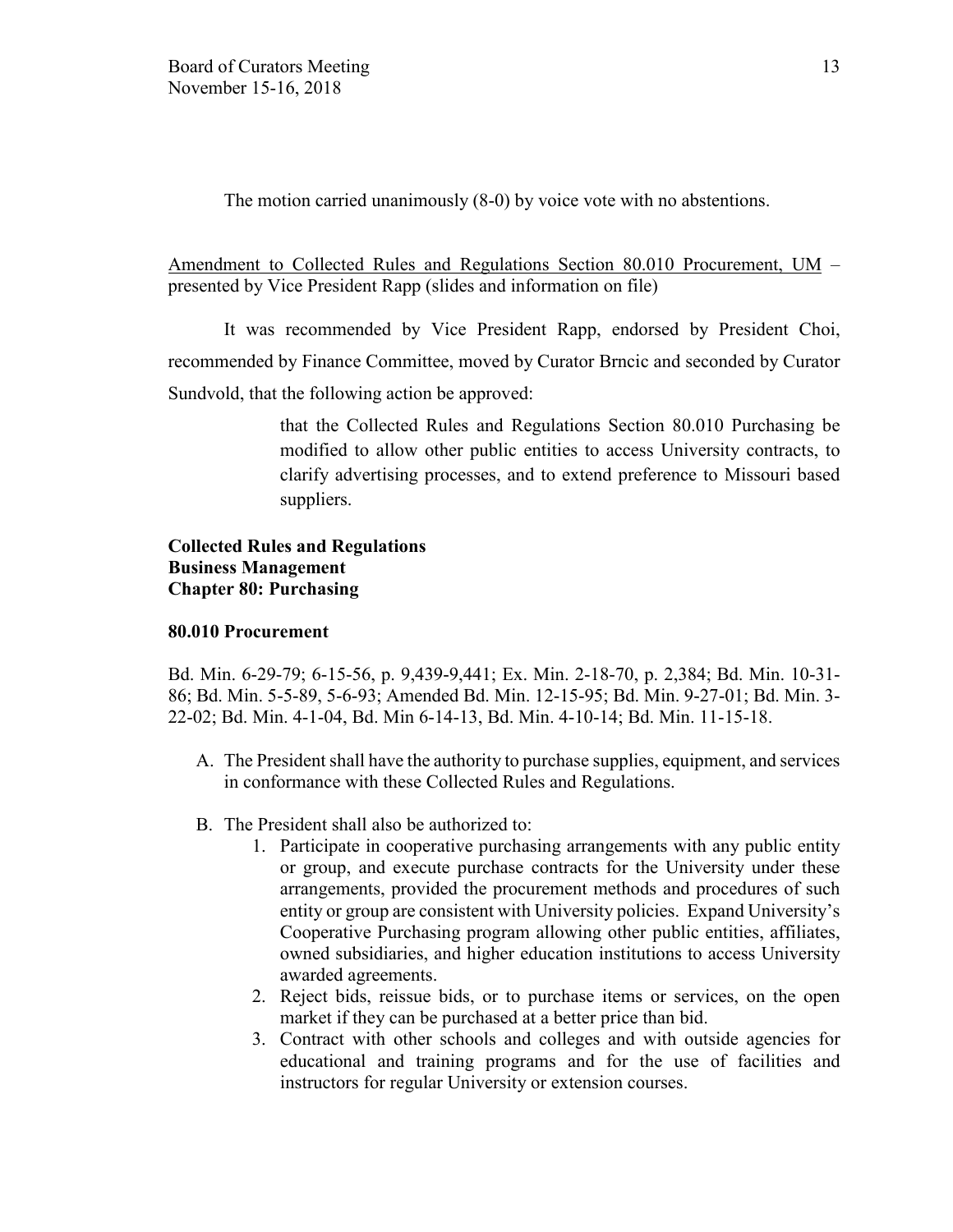- 4. Contract with authors relating to publications of books by the University **Press**.
- 5. Contract for the conduct of intercollegiate athletic programs.
- 6. Execute agreements for all intercollegiate athletic contracts for the scheduling of athletic contests, for broadcasting and telecasting athletic contests and for programs and concessions covering athletic contests.
- 7. Contract for purchase of items for resale in the normal operations of the University's bookstores or other auxiliary services, and waive bidding requirements when it is in the best interests of the University.
- C. Board of Curators approval shall be obtained for purchases for unique items or services which do not lend themselves to competitive bidding when the cost is more than \$500,000, except for proprietary licenses or maintenance agreements necessary for operation of University computing equipment or turbine and generator Original Equipment Manufacturers (OEM) for parts and labor, in which case the President shall be authorized to enter into these contracts.
- D. Competitive bids are not required for items and services valued at \$10,000 or less, if there are no savings or advantages if bid.
- E. Competitive bids shall be obtained when the estimated value exceeds \$10,000. However, purchases for unique items and services which do not lend themselves to competitive bidding may be purchased on a negotiated basis without bidding.
- F. Purchases estimated to cost \$25,000 or more shall be advertised in such places as are most likely to reach prospective bidders.
- G. In competitive bidding and in instances in which competitive bids are not required, preference shall be given to Missouri products, materials, services and firms when the goods or services are of equal or better overall value. In assessing overall value, consideration will be given to the extent to which proximity or Missouri preference of the supplier provides potential advantages or reduction of risks. Firms are considered "Missouri firms" if they maintain a regular place of business in the State of Missouri.
- H. An annual report shall be provided to the Board for purchases and competitively bid services contracts when the cost is more than \$1,000,000; equipment leases when the total cost is more than \$1,000,000 or when the lease term is more than five years.

The motion carried unanimously (8-0) by voice vote with no abstentions.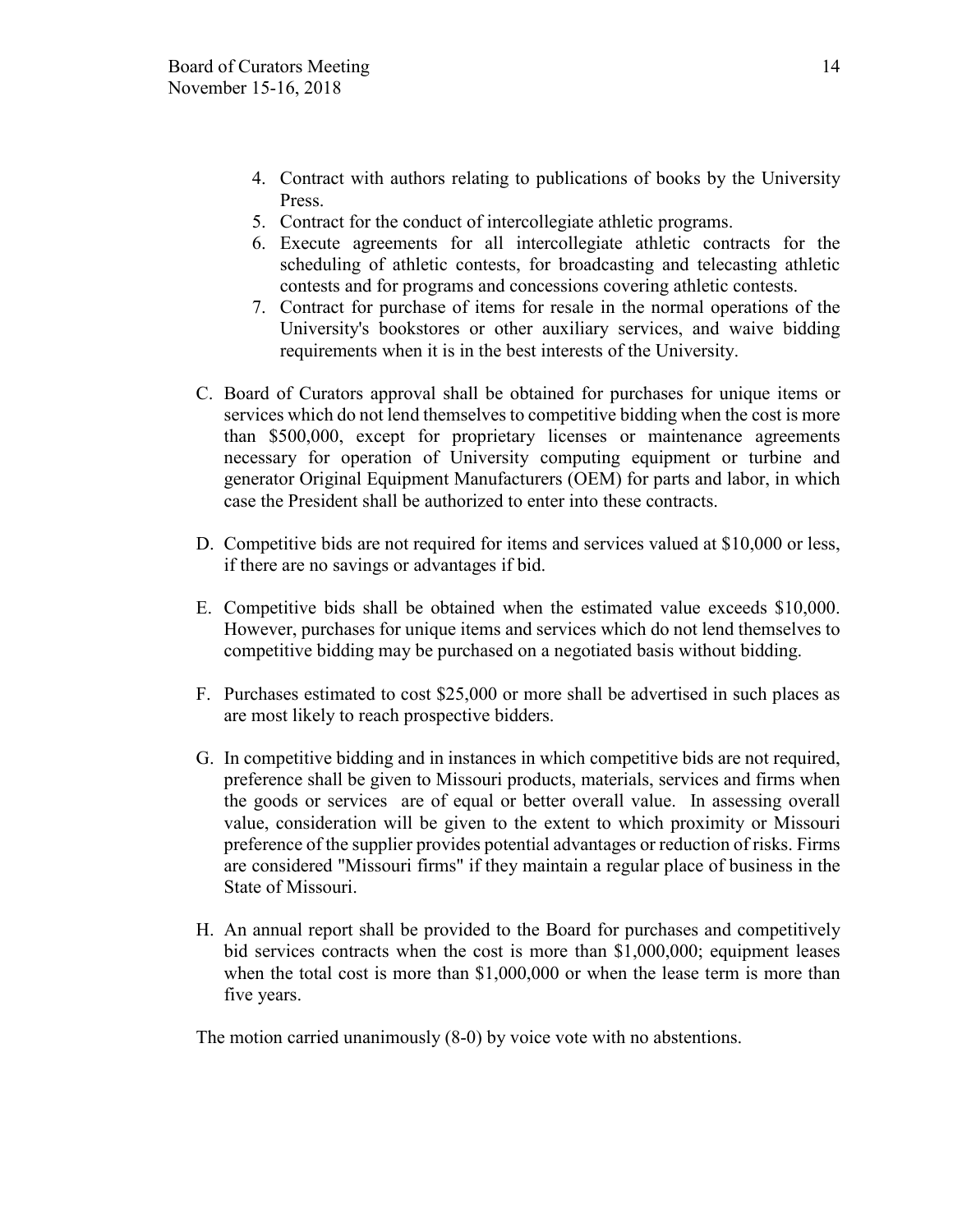Fiscal Year 2020 Student Housing and Dining Rates, MU – presented by Vice President Rapp (slides and information on file)

It was recommended by the respective Chancellors, endorsed by President Choi, moved by Curator Brncic and seconded by Curator Graham, that the attached schedule of rates (and as on file with the minutes of this meeting) for the Residence Halls and Family Student Housing at MU be approved effective beginning with the 2019 Summer Session.

The motion carried unanimously (8-0) by voice vote with no abstentions.

## **External Affairs, Marketing and Advancement Committee**

Chair Farmer provided time for discussion of committee business.

Marketing and Communications Report – University of Missouri – St. Louis – presented by Mr. Bob Samples (slides on file for this information item)

Marketing and Communications Report – University of Missouri – Kansas City – presented by Ms. Anne Spenner (slides on file for this information item)

UM Council for Advancement Report – presented by President Choi

A report was presented for this council's focus on collaboration opportunities for UM System priorities.

External Affairs, Marketing and Advancement Dashboards – presented by Chief Marketing and Communications Officer Farwell (information on file)

Creation of Marketing and Communications Toolbox for Precision Medicine Initiative – presented by Chief Marketing and Communications Officer Farwell

An update was presented regarding plans for marketing and communication for the Precision Medicine Initiative.

## **Health Affairs Committee**

The only business for this committee was a resolution for an executive session.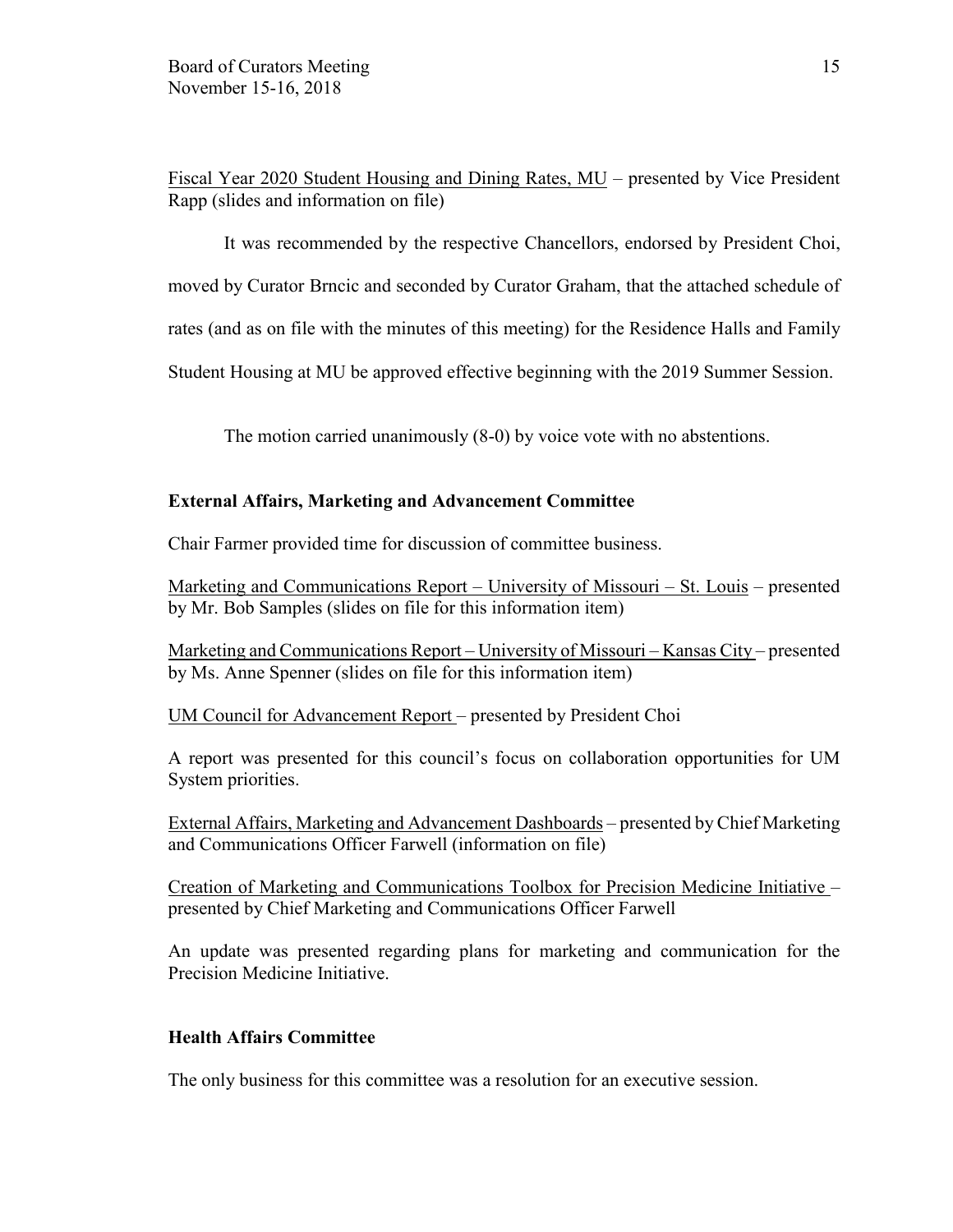The Board of Curators public session recessed at 4:05 P.M. on Thursday, November 15, 2018.

#### **Board of Curators Meeting – Executive Session**

A meeting of the University of Missouri Board of Curators was reconvened in executive session at 4:15 P.M., on Thursday, November 15, 2018, in Room 302 of the Millennium Student Center on the University of Missouri – St. Louis campus, St. Louis, Missouri, pursuant to public notice given of said meeting. Curator David L. Steelman, Chair of the Board of Curators, presided over the meeting.

Present

The Honorable Julia G. Brncic The Honorable Jamie L. Farmer The Honorable Maurice B. Graham The Honorable Jeffrey L. Layman The Honorable John R. Phillips The Honorable Phillip H. Snowden The Honorable David L. Steelman The Honorable Jon T. Sundvold

The Honorable Darryl M. Chatman was absent.

Also Present Dr. Mun Y. Choi, President Mr. Stephen J. Owens, General Counsel Ms. Cindy Harmon, Secretary of the Board of Curators Mr. Avery Welker, Student Representative to the Board of Curators Mr. Ryan Rapp, Vice President for Finance and Chief Financial Officer

#### **Health Affairs Committee – Executive Session**

Mr. Ron Ashworth joined the meeting via phone as a member of the Health Affairs Committee.

Others who joined the meeting included Chancellor Cartwright, Mr. Jonathon Curtright, Mr. Robert Hess, Dean Delafontaine, Dustin Schnieders and Christine Holt.

Report on personnel, contract items and legal advice – presented by General Counsel Owens and Mr. Nim Chinniah with Prager and Company, LLC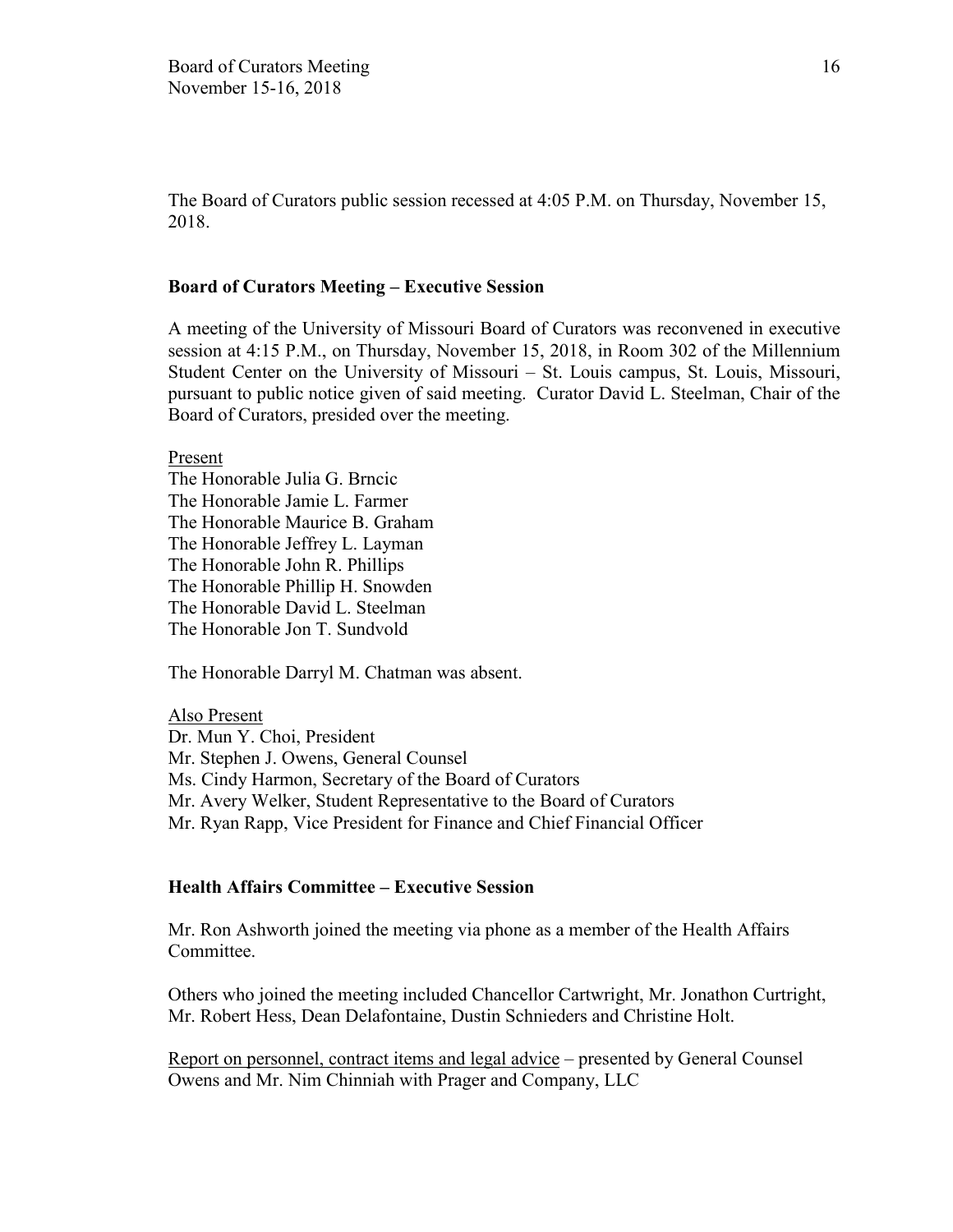No action taken by the Board.

Chancellor Cartwright, Mr. Jonathon Curtright, Mr. Robert Hess, Dustin Schnieders and Dean Delafontaine excused themselves from the meeting.

Report on personnel, contract items and legal advice – presented by President Choi General Counsel Owens and Mr. Nim Chinniah

No action taken by the Board.

## **General Business**

Review of Consent Agenda – Executive Session – No discussion.

## **Consent Agenda – Executive Session**

It was endorsed by President Choi, moved by Curator Farmer and seconded by

Curator Brncic, that the following items be approved by consent agenda:

## **Consent Agenda**

## Action

- 1. Kelvin Erickson, Curators' Distinguished Teaching Professor, Missouri S&T
- 2. Stephen Gao, Curators' Distinguished Teaching Professor, Missouri S&T
- 3. <sup>299</sup>Property Lease, MUHC
- 4. Review and Approval, Amendment to Contract for MU Head Women's Basketball Coach, Robin Pingeton
- 1. Curators' Distinguished Teaching Professor, Kelvin Erickson, Missouri S&T –

that upon the recommendation of Interim Chancellor Maples, the Provost, and the Senior Associate Vice President for Academic Affairs, it is recommended that Professor Kelvin Erickson be named to the position University of Missouri Curators' Distinguished Teaching Professor, effective 01/01/2019. Professor Erickson will receive a \$10,000 annual stipend as long as he holds this position. \$5,000 will go to increased compensation (salary and benefits less applicable taxes) with the remaining \$5,000 available for professional expenses associated with his teaching, research, or creative activities. In accordance with Collected Rules and Regulations, 320.070, this appointment is for a period of five years which may be renewed at the discretion of the Chancellor.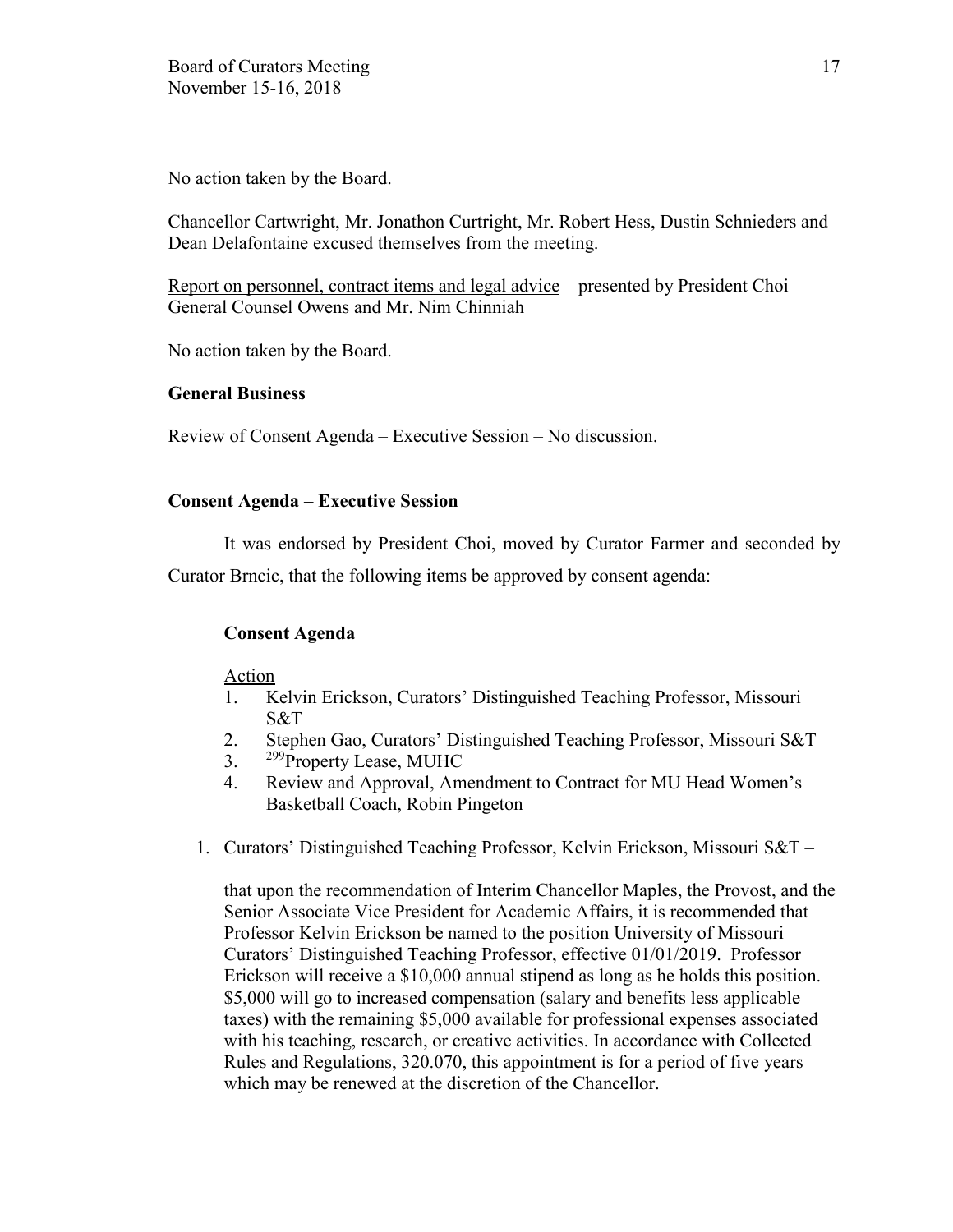2. Curators' Distinguished Teaching Professor, Stephen Gao, Missouri S&T –

that upon the recommendation of Interim Chancellor Maples, the Provost, and the Senior Associate Vice President for Academic Affairs, it is recommended that Professor Stephen Gao be named to the position University of Missouri Curators' Distinguished Teaching Professor, effective 01/01/2019. Professor Gao will receive a \$10,000 annual stipend as long as he holds this position. \$5,000 will go to increased compensation (salary and benefits less applicable taxes) with the remaining \$5,000 available for professional expenses associated with his teaching, research, or creative activities. In accordance with Collected Rules and Regulations, 320.070, this appointment is for a period of five years which may be renewed at the discretion of the Chancellor.

3. <sup>299</sup> Property Lease, MU –

This item is closed and may be given public notice upon completion.

4. Review and Approval, Amendment to Contract for MU Head Women's Basketball Coach, Robin Pingeton –

That President Choi and Chancellor Cartwright are authorized to enter into a Contract for Employment with Robin Pingeton for the position of Head Women's Basketball Coach for the University of Missouri-Columbia under the same or substantially similar terms as the attached Contract for Employment (and as on file with the minutes of this meeting). The contract shall be subject to approval of General Counsel as to legal form.

Roll Call Vote of the Full Board:

Curator Brncic voted yes. Curator Chatman was absent for vote. Curator Farmer voted yes. Curator Graham voted yes. Curator Layman was absent for vote. Curator Phillips voted yes. Curator Snowden voted yes. Curator Steelman voted yes. Curator Sundvold voted yes.

The motion carried.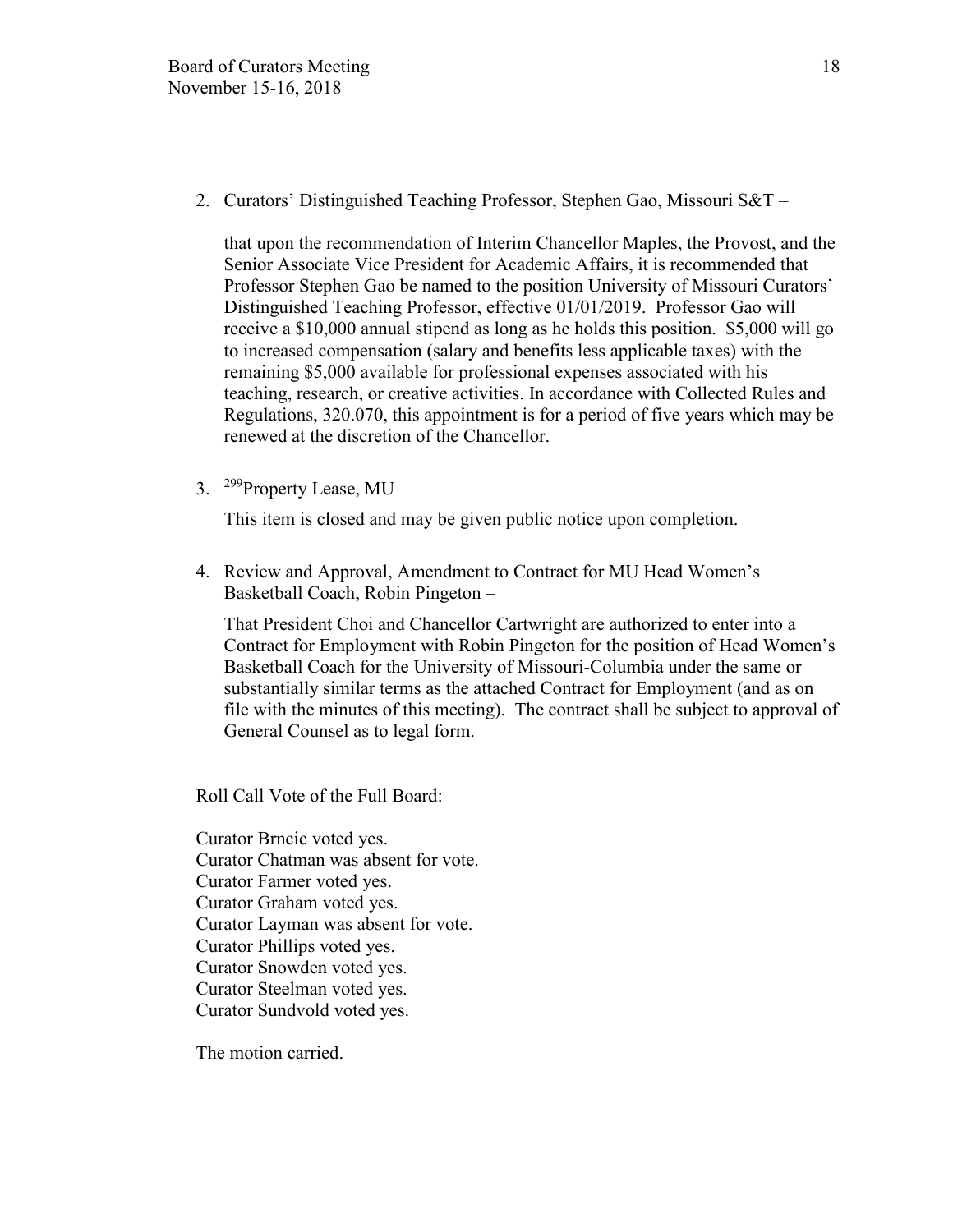The executive session of the Board of Curators meeting recessed at 6:45 PM on Thursday, November 15, 2018.

#### **Tapas-Style Dinner by Invitation for the Board of Curators, President and University Leaders**  $7:00 - 8:30$  P.M.

Thursday, November 15, 2018

Hosted by: Chancellor Thomas F. George and Dr. Barbara Harbach Location: Blanche M. Touhill Performing Arts Center, Anheuser Busch Performance Hall Stage, University of Missouri – St. Louis

## **BOARD OF CURATORS MEETING**

**8:00 – 8:45 A.M. UMSL Faculty Senate Breakfast with the Board of Curators**  Topic: Graduate Student Research Showcase Location: Century Room C, Millennium Student Center

## **RECONVENED PUBLIC SESSION**

A meeting of the University of Missouri Board of Curators reconvened in public session at 9:15 A.M., on Friday, November 16, 2018, in Century Rooms A&B of the Millennium Student Center on the University of Missouri – St. Louis campus, St. Louis, Missouri, pursuant to public notice given of said meeting. Curator David L. Steelman, Chair of the Board of Curators, presided over the meeting.

Present The Honorable Julia G. Brncic The Honorable Darryl M. Chatman The Honorable Jamie L. Farmer The Honorable Jeffrey L. Layman joined by phone The Honorable Maurice B. Graham The Honorable John R. Phillips The Honorable Phillip H. Snowden The Honorable David L. Steelman The Honorable Jon T. Sundvold

Also Present Also Present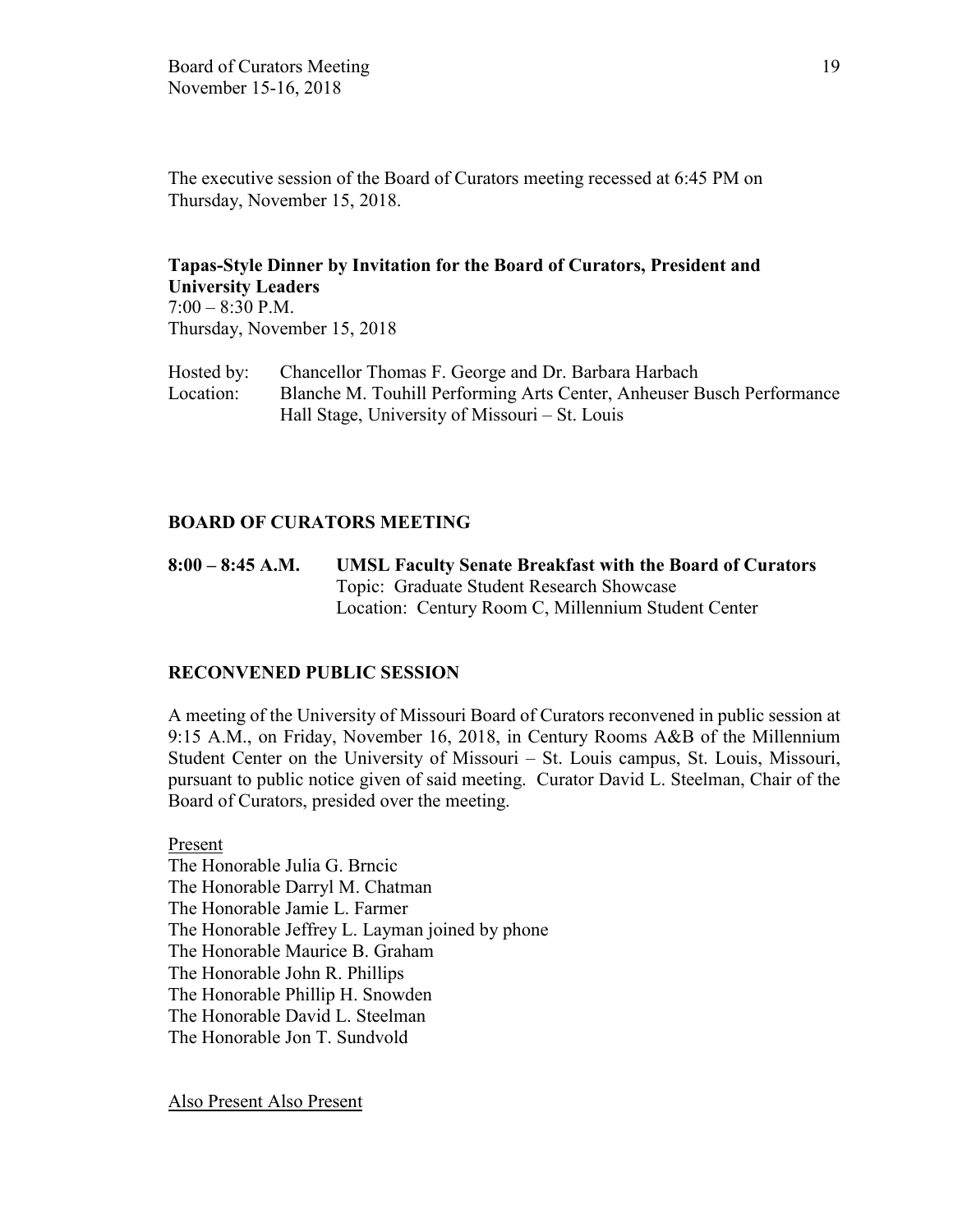Dr. Mun Y. Choi, President Mr. Stephen J. Owens, General Counsel Ms. Cindy Harmon, Secretary of the Board of Curators Mr. Avery Welker, Student Representative to the Board of Curators Dr. C. Mauli Agrawal, Chancellor, University of Missouri – Kansas City Dr. Gary K. Allen, Vice President for Information Technology Dr. Alexander Cartwright, Chancellor for University of Missouri-Columbia Mr. Jonathan Curtright, Chief Executive Officer, MU Health Ms. Kamrhan Farwell, Chief Marketing and Communications Officer Ms. Marsha Fischer, Chief Human Resources Officer Dr. Thomas F. George, Chancellor for University of Missouri-St. Louis Dr. Steven W. Graham, Senior Associate Vice President for Academic Affairs Dr. Chris Maples, Interim Chancellor for Missouri University of Science and Technology Dr. Mark McIntosh, Vice President for Research and Economic Development Dr. Kevin G. McDonald, Chief Diversity Officer Ms. Michelle M. Piranio, Interim Chief Audit Executive Mr. Ryan D. Rapp, Vice President for Finance Dr. Marshall Stewart, Vice Chancellor, Extension and Engagement Ms. Christine Holt, Chief of Staff, UM System Mr. Christian Basi, Director of Media Relations Media representatives

## **General Business**

University of Missouri Board Chair Report – presented by Chair Steelman (handout on file)

Board Chair Steelman presented an overview of the University accomplishments from the past couple of years.

University of Missouri President's Report – presented by President Choi (slides on file)

President Choi presented an update of initiatives and accomplishments under the five strategic compacts.

University of Missouri – St. Louis Highlights – presented by Chancellor George, Rob Paul and Rachel Winograd (slides on file for this information item)

Critical Issue Discussion – Transformation at the UM System – presented by Elizabeth Loboa, Marshall Stewart, Ryan Rapp and Rick Baniak (slides on file for these presentations)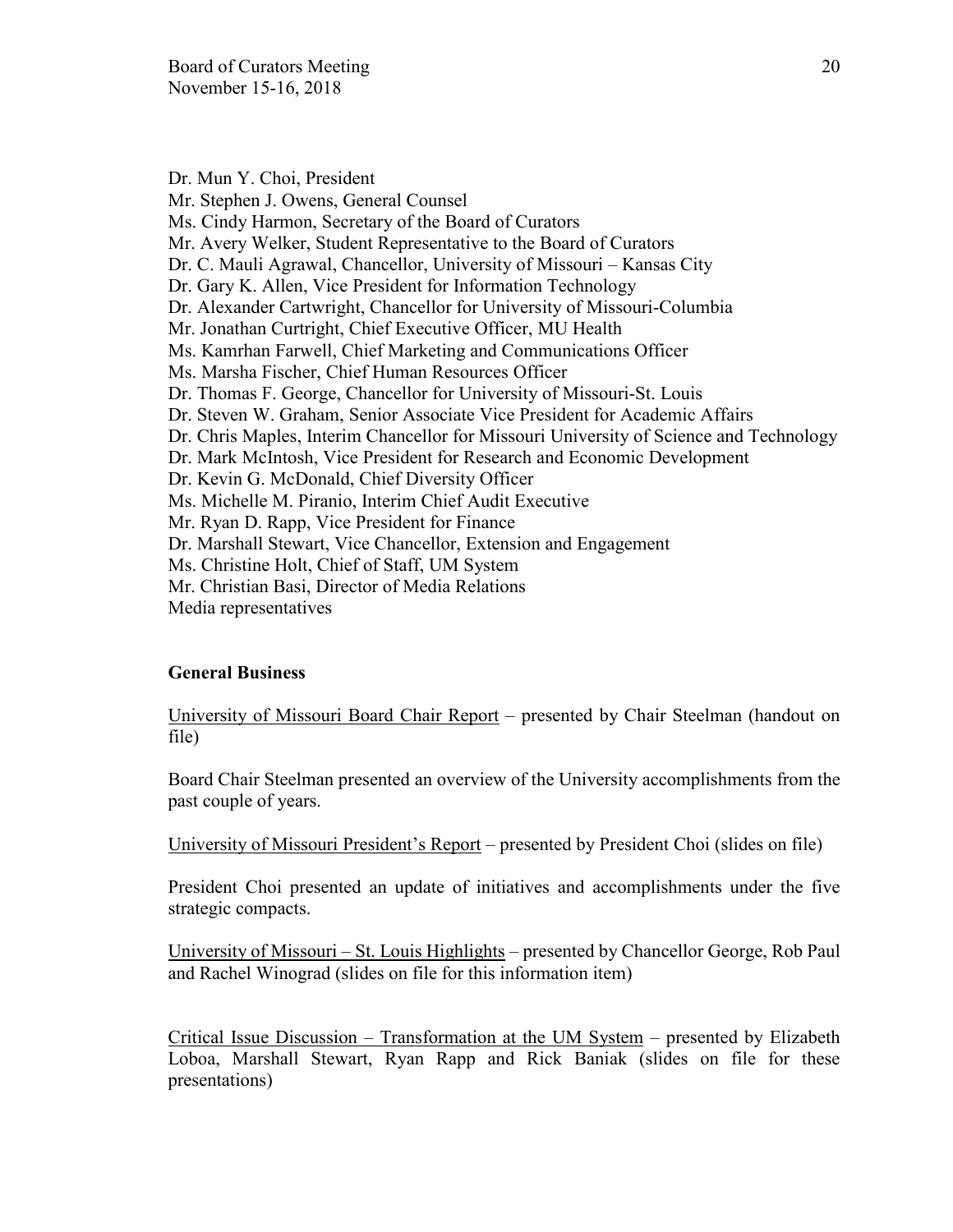No action taken by the Board.

#### Election of Board of Curators Chairperson, 2019 -

Upon the motion of Curator Chatman, Curator Sundvold was nominated to serve as Chairperson of the Board of Curators for the term January 1, 2019 through December 31, 2019. The nomination was seconded by Curator Snowden.

Roll call vote:

Curator Brncic voted yes. Curator Chatman voted yes. Curator Farmer voted yes. Curator Graham voted yes. Curator Layman voted yes. Curator Phillips voted yes. Curator Snowden voted yes. Curator Steelman voted yes. Curator Sundvold abstained.

The motion carried.

## Election of Board of Curators Vice Chairperson, 2019 –

Upon the motion of Curator Graham, Curator Brncic was nominated to serve as Vice Chairperson of the Board of Curators for the term January 1, 2019 through December 31, 2019. The nomination was seconded by Curator Farmer.

Roll call vote:

Curator Brncic voted yes. Curator Chatman voted yes. Curator Farmer voted yes. Curator Graham voted yes. Curator Layman voted yes. Curator Phillips voted yes.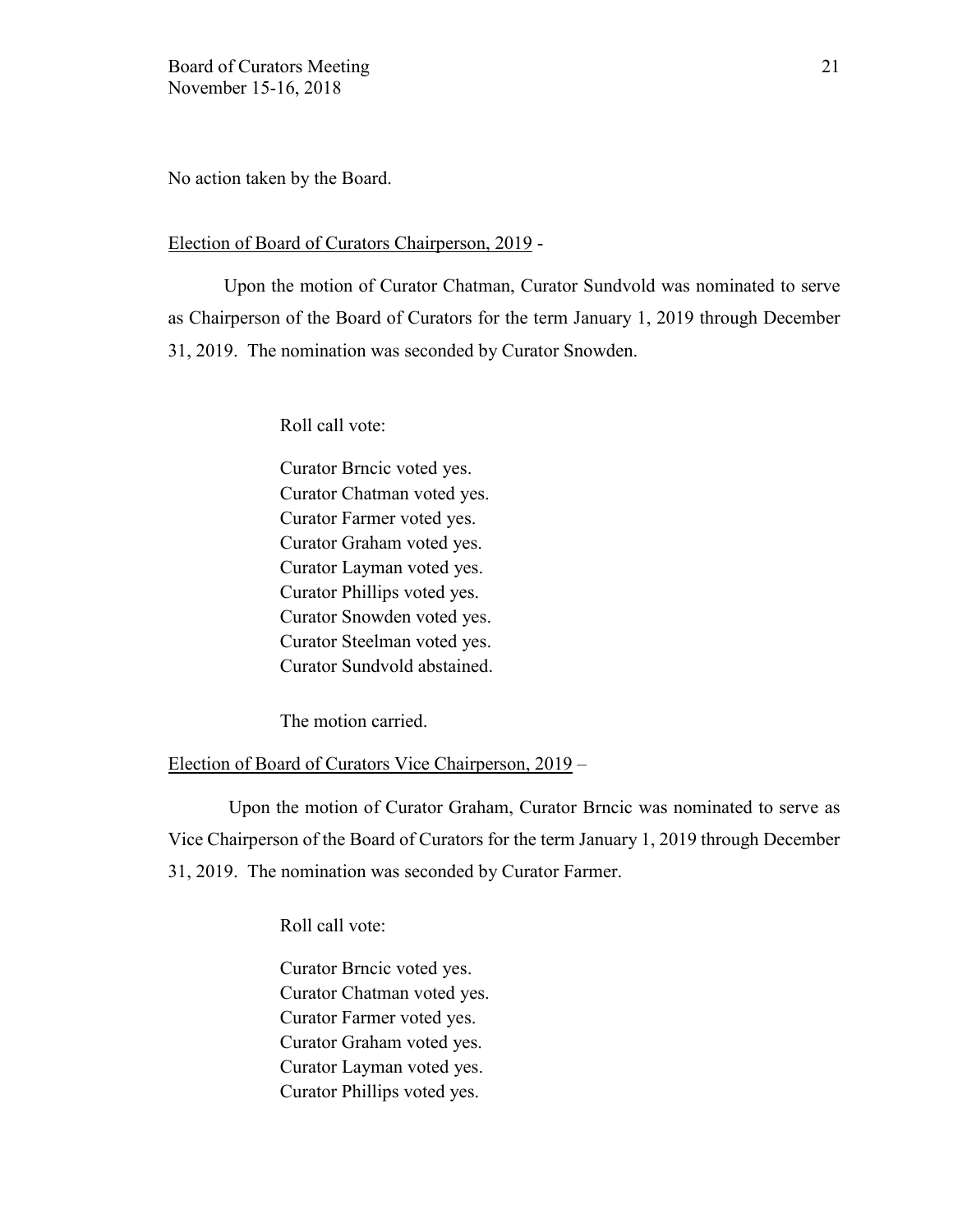Curator Snowden voted yes. Curator Steelman voted yes. Curator Sundvold voted yes.

The motion carried.

#### Good and Welfare

Draft February 7-8, 2019 Board of Curators meeting agenda – no discussion (on file)

It was moved by Curator Graham and seconded by Curator Snowden, that the

Public Session of the Board of Curators meeting, November 15-16, 2018, be adjourned.

The motion carried unanimously (9-0) by voice vote with no abstentions.

The public session of the Board of Curators meeting adjourned at 11:50 A.M. on Friday, November 16, 2018.

## **Executive Session**

A meeting of the University of Missouri Board of Curators was reconvened in executive session at 12:24 P.M., on Friday, November 16, 2018, in room 302 of the Millennium Student Center on the University of Missouri – St. Louis campus, St. Louis, Missouri, pursuant to public notice given of said meeting. Curator David L. Steelman, Chair of the Board of Curators, presided over the meeting.

Present The Honorable Julia G. Brncic The Honorable Darryl M. Chatman The Honorable Jamie L. Farmer The Honorable Maurice B. Graham The Honorable Jeffrey L. Layman joined by phone The Honorable John R. Phillips The Honorable Phillip H. Snowden The Honorable David L. Steelman The Honorable Jon T. Sundvold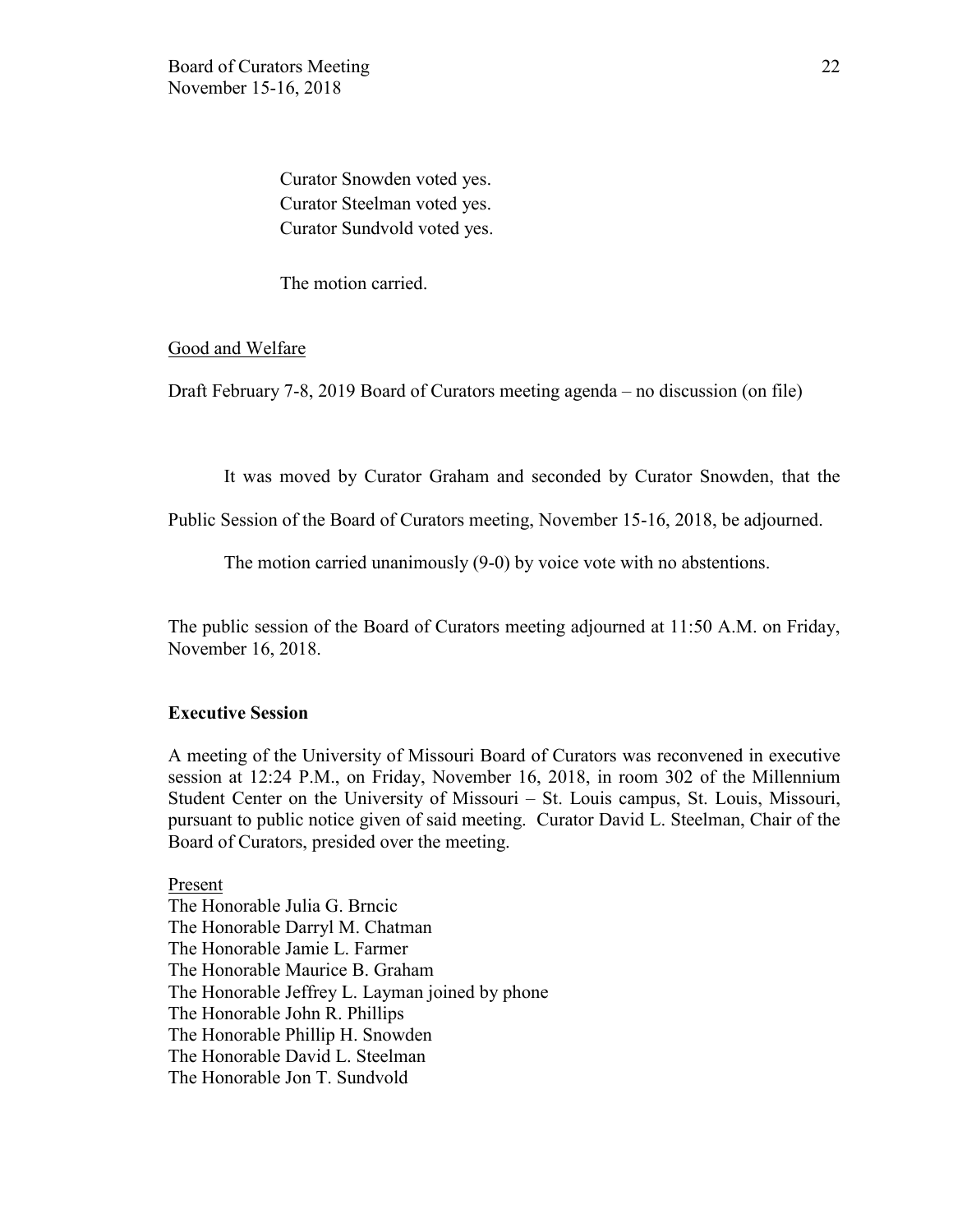Also Present Dr. Mun Y. Choi, President Mr. Stephen J. Owens, General Counsel Ms. Cindy Harmon, Secretary of the Board of Curators Mr. Avery Welker, Student Representative to the Board of Curators Mr. Ryan D. Rapp, Vice President for Finance Ms. Marsha Fischer, Chief Human Resources Officer Ms. Christine Holt, Chief of Staff, UM System

#### **General Business**

President's report on personnel – presented by President Choi and Chancellor Agrawal

No action taken by the Board.

## **Compensation and Human Resources Committee – Executive Session**

Annual Performance Review and Goals, President Mun Y. Choi –

The Board discussed with the President his self-assessment and proposed goals for 2019.

No action taken by the Board.

#### Annual Performance Review and Goals, General Counsel Stephen J. Owens –

The Board discussed with General Counsel his self-assessment and proposed goals for 2019.

It was moved by Curator Phillips, and seconded by Curator Graham, that the following recommendation be approved:

that based on the review of the performance of Stephen J. Owens, General Counsel, the Board of Curators approves that the base salary of Stephen J. Owens be increased by 2.8%, effective September 1, 2018 and that within the next six months, Mr. Owens will provide his thoughts on a successor for his position, and

that the Board Chair or his designee is authorized to enter into a First Amendment to the Contract of Employment with General Counsel Stephen J. Owens under the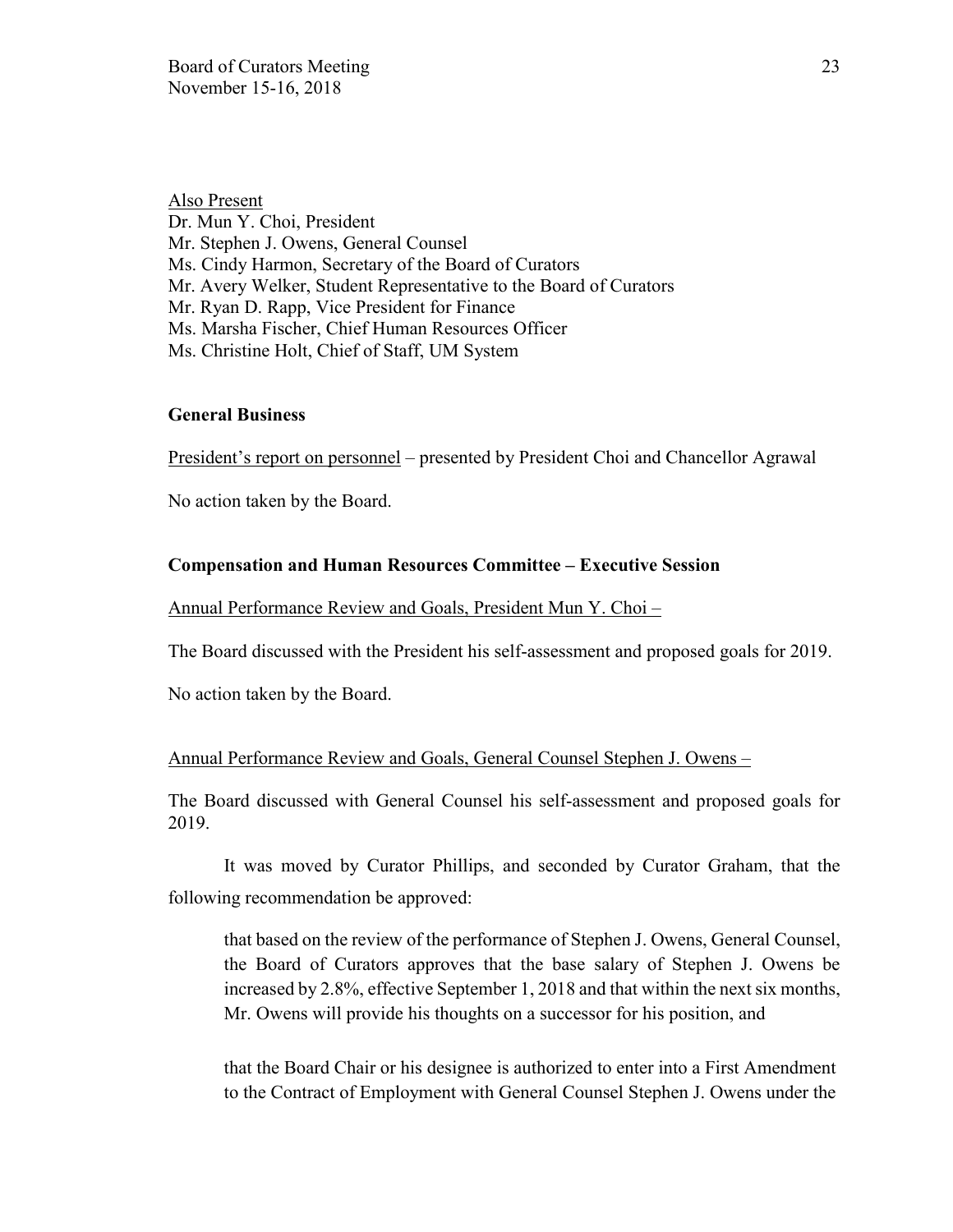same or substantially similar terms as provided to the members of the Board at the November 15-16, 2018 Board of Curators meeting.

Roll call vote of the Board:

Curator Brncic voted yes.

Curator Chatman voted yes.

Curator Farmer was absent for vote.

Curator Graham voted yes.

Curator Layman voted no.

Curator Phillips voted yes.

Curator Snowden voted yes.

Curator Steelman voted no.

Curator Sundvold voted yes.

The motion carried with six in favor and two opposed.

It was moved by Curator Brncic and seconded by Curator Phillips, that the meeting of the Board of Curators, November 15-16, 2018, be adjourned.

Roll call vote of the Board: Curator Brncic voted yes. Curator Chatman voted yes. Curator Farmer was absent for vote. Curator Graham voted yes. Curator Layman voted yes. Curator Phillips voted yes. Curator Snowden voted yes. Curator Steelman voted yes. Curator Sundvold voted yes.

The motion carried.